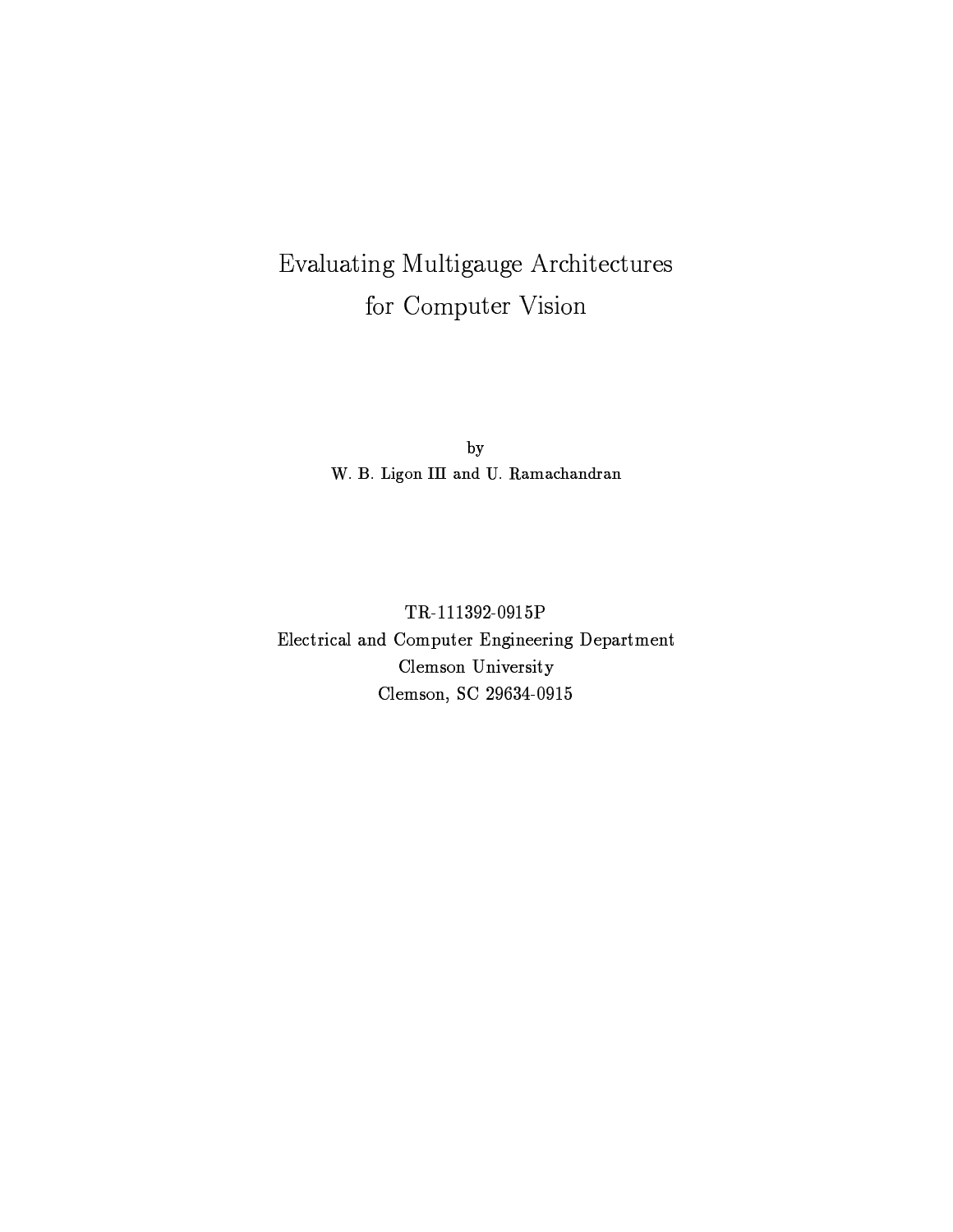## Evaluating Multigauge Architectures

for Computer Vision \*

W. B. Ligon III

Dept. of Elec. and Comp. Engr. Clemson University Clemson, SC 29634-0915 Ph:  $(803)$  656-1224 Fax:  $(803) 656-5910$ email: walt@eng.clemson.edu

 $U.$  Ramachandran College of Computing Georgia Institute of Technology Atlanta, GA 30332-0280 Ph: (404) 853-9368 Fax: (404) 853-9378 email: rama@cc.gatech.edu

### Abstract

Heterogeneous computing is a technique of achieving high performance by providing a variety of different architectures to meet the needs of systems that are composed of tasks with widely different characteristics. Essential to the construction of heterogeneous systems is an understanding of the match between architecture and software and how that match can be used in deciding how to utilize the available computing resources. We present a theoretical framework, the PCI Model, which defines corresponding characteristics of parallel programs and parallel architectures and defines the performance relationship between them in terms of these characteristics. We have encapsulated the concepts of the PCI model into RAW, a simulation environment that facilitates experimentation with the program/architecture relationship in terms of the PCI model. Using RAW, we have applied the PCI model to study the use of processor econfigurable architectures (a type of heterogeneous system) in the context of computer vision applications. We present experimental results that demonstrate that these architectures perform better than static homogeneous architectures for such applications.

### Keywords

heterogeneous computing, parallel processing, multigauge architectures, reconfigurable architectures, executiondriven simulation, computer vision.

<sup>\*</sup>This work is funded in part by an NSF PYI award MIP-9058430.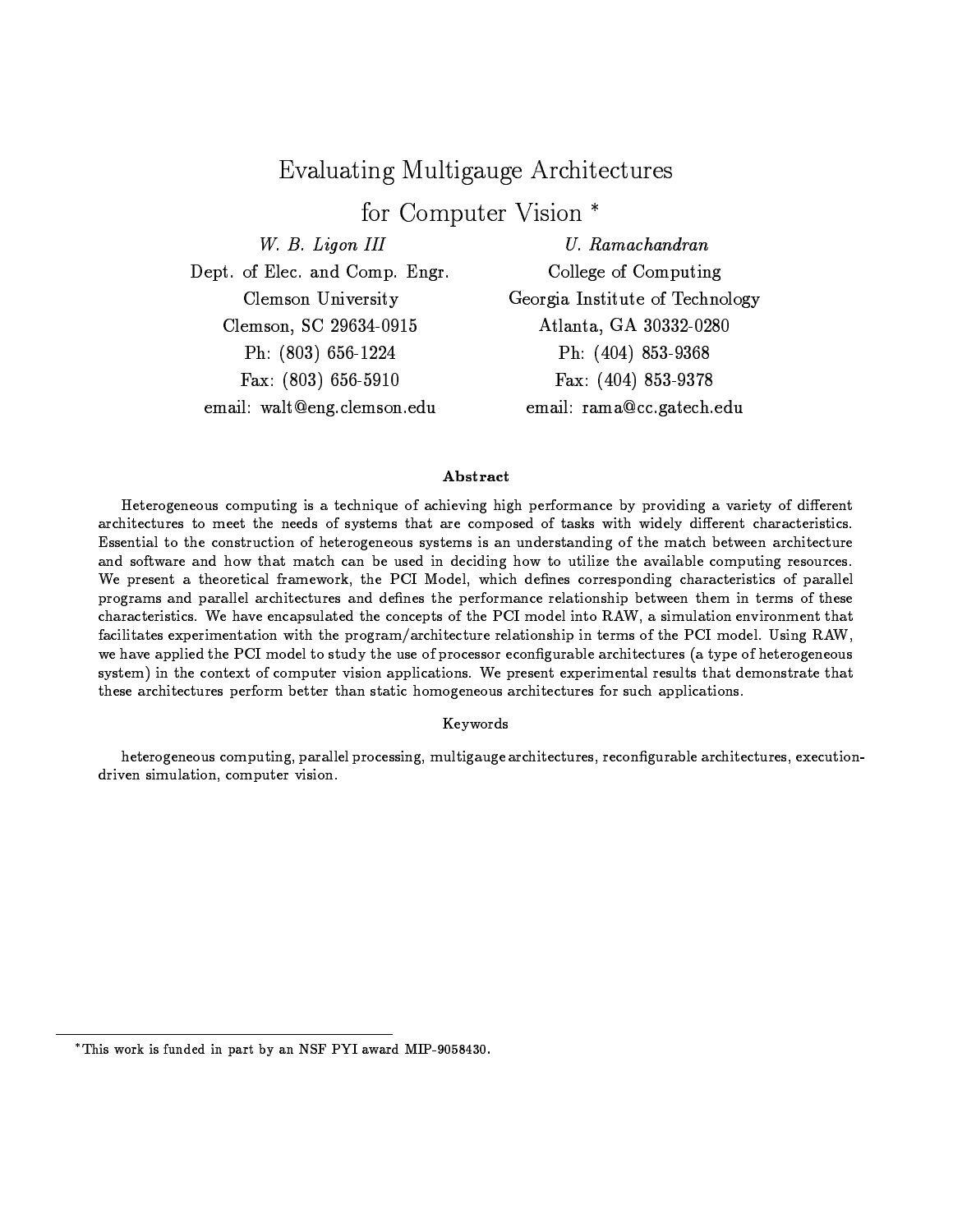#### Introduction  $\mathbf{1}$

The computing community is increasingly turning to parallel processing as a means of improving the performance of compute intensive applications. Over time, research has yielded a number of very different parallel processing architectures designed to provide this high performance. At the same time, the complexity of the applications has increased, and it has become clear that many compute intensive problems are composed of many phases or tasks each of which may perform very differently on the various architecture available. Thus, today we are faced with a multiplicity of architectures, each of which performs very well for some tasks, and not as good for others. In order to address this situation, research is being conducted on the use of heterogeneous parallel computing systems. A heterogeneous computing system provides multiple architectures so that the needs of each task of a program can be met to the fullest extent possible. This requires decomposing the target program into its component tasks, assigning each task to an architecture, parallelizing the task to run on that architecture, and providing the necessary coordination to deal with the partitioned program.

There are many approaches to constructing heterogeneous systems. One approach is to provide several different kinds of architectures connected via a network, thus allowing different tasks to be run in parallel on the various architectures provided. This approach is appealing because it is relatively simple to gather together the various types of hardware using currently available commercial computers. Another approach is to develop new parallel architectures that provide multiple processor architectures and/or multiple models of computation. The appeal to this approach is that there is greater flexibility in providing a mix of resources that best suit the target application. Finally, a third approach to the development of heterogeneous computing systems is the use of reconfigurable architectures. These architectures can dynamically alter their logical structure to provide the desired mix of computational resources and computing modes. This approach provides the greatest flexibility in resource allocation because the allocation is made at run time to best suit the current state of the application. This flexibility is at a cost, because custom hardware is required to achieve reconfiguration.

Regardless of the approach used to develop heterogeneous systems, there are a number of issues one must address in their design. Ideally, for each task in the target application, one would like to know the best architecture possible for that task. Next, one needs to decide how to interconnect the architectures in order to minimize the costs of coordinating the system such as communication and synchronization delays. In the real world there are many problems with these issues. First, our ability to determine the best architecture for a task is ad hoc at best. Second, it is often not cost effective to construct a brand new architecture that is an exact match for each task. In fact, one may be faced with fitting a task to the best candidate among several existing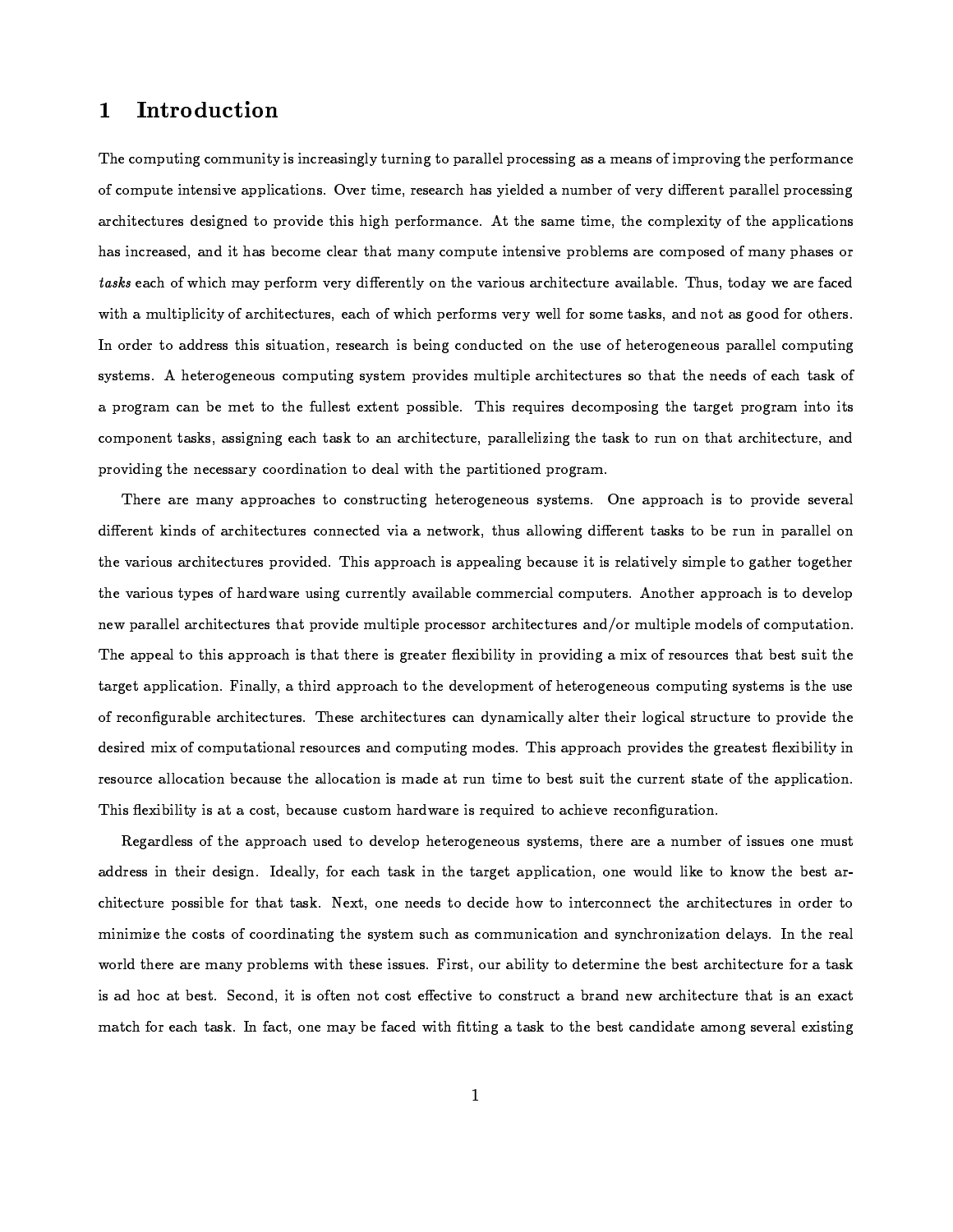architectures. Thus, it is not enough to know the best architecture for a task; rather, one needs a quantitative measure of each task's expected performance for any given architecture as compared to another. Next, on the issue of coordination costs, again one rarely has the liberty of constructing the interconnect to exactly match the needs of the application. Rather, one usually has to contend with existing facilities, so again there is a need for a quantitative understanding of the cost of communication and synchronization between the components of the system so one can determine if those costs are outweighed by the benefit provided in partitioning the tasks to different architectures. Reconfigurable architectures appear to avoid these issues by providing enough flexibility to adapt to each task's requirements. Again, in the real world this turns out to be only a matter of degree. Reconfigurable architectures are not infinitely flexible, so the cost/benefit tradeoff continues to exist. In fact, there is the added problem that since the same resources are configured to achieve the various architectures, one must consider which task benefits the most from the resources available.

In summary, the successful development of heterogeneous parallel computing systems depends on our ability to quantify the fit of a program task to a given architecture and to quantify the costs involved in the interaction between the architectures. Unfortunately, we do not currently possess a rigorous means of addressing these issues. Rather, the prevailing approach is based on ad hoc techniques, trial and error, and intuition. The goal of our research is to begin to address this problem by establishing a model for reasoning about the performance of parallel programs relative to a specific parallel architecture. Our initial effort has been to develop a simulation testbed based on this model with which we can empirically explore the program/architecture relationship. Ultimately, we hope that through these explorations we will extract characteristics of programs and architectures that will enable us to develop analytical techniques for predicting program performance.

In this paper we present the Processor, Control, Interconnection (PCI) model for programs and architectures. The PCI model separates processor design, control structure, and interconnection issues and also includes a means for dealing with architectural reconfigurability. We further discuss the performance relationship of programs and architectures within the context of this framework. These concepts have been embodied in a set of tools, the Reconfigurable Architecture Workbench (RAW), which allow us to simulate the execution of parallel programs on models of various parallel architectures. In [7] we discuss the design details of RAW and provide an example experiment using it. In this paper we focus on the PCI model and present the results of experiments utilizing a coordinated set of tasks from computer vision applications. In [8] and [5] we demonstrate the PCI model's ability to handle control and interconnection aspects of the architecture. The experiments in this paper focus on processor granularity as the experimental variable, thus this paper emphasizes a breadth of application tasks rather than a breadth of architectural issues. Our purpose is to demonstrate the PCI model's utility in exploring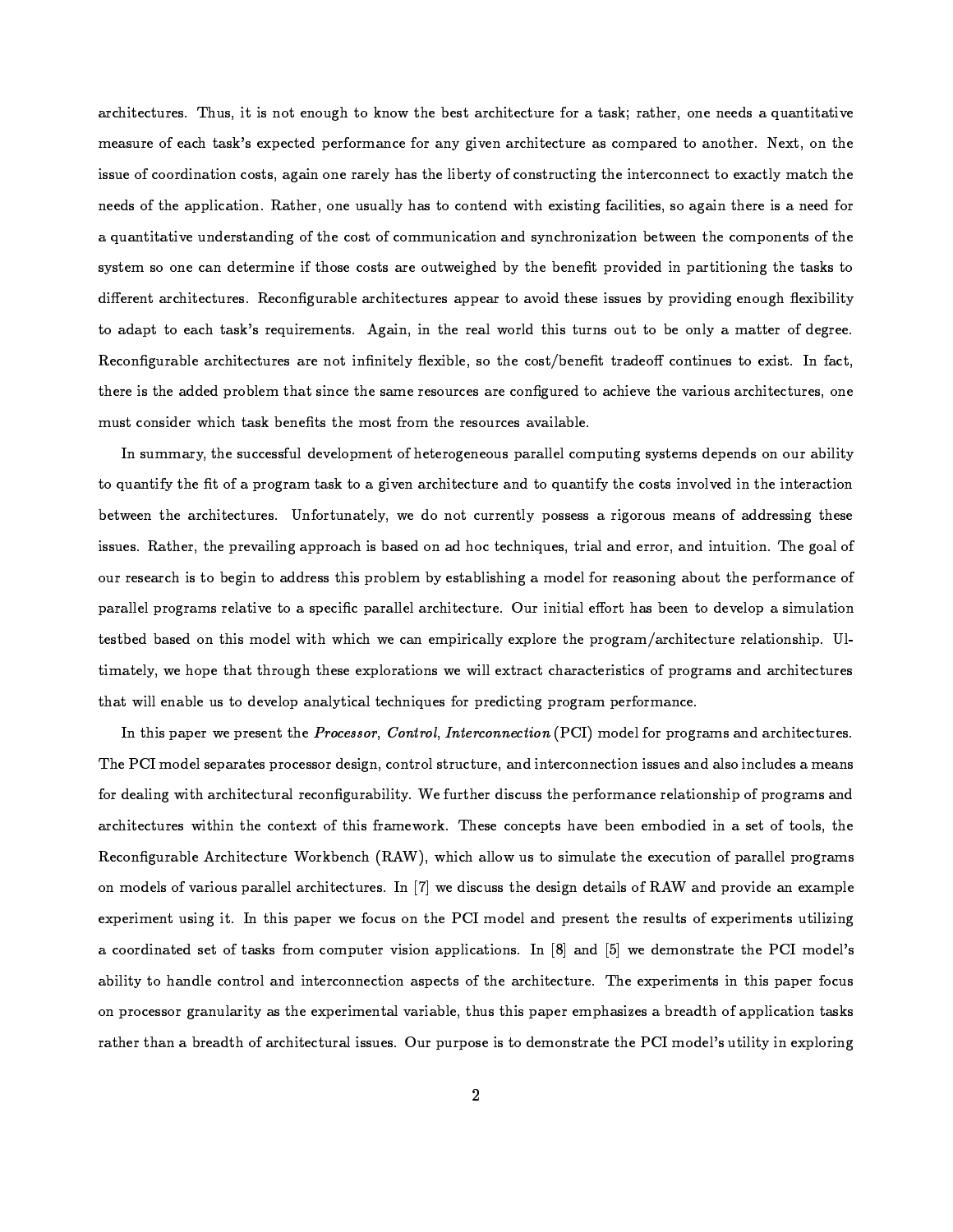the performance characteristics of complex programs in a heterogeneous environment through the specific results we present. Section 2 presents the details of the PCI model; section 3 is brief introduction to the RAW toolset; and section 4 presents the programs and architectures used in the experiments and discusses the results obtained.

#### The PCI Model  $\bf{2}$

The purpose of the PCI model is to provide a framework for reasoning about the performance relationship of programs and architectures. To do this, the model must include a means for describing the structure of parallel programs and the structure of parallel architectures and a means for determining the performance implications of the relationship between these structures. This information can then be used to guide the development of analysis tools and techniques. An important feature of the PCI model is that each aspect of the model is based on a common set of three dimensions. This organization allows us to separate out issues related to each dimension so that we can study the implications of those issues in isolation.

The PCI model defines parallel programs as being composed of three components: 1) independent *instruction* streams each of which execute in a sequential manner, 2) independent data streams, each of which execute instructions provided by an instruction stream on different data elements, and 3) communication between the data streams and synchronization between the instruction streams which may take place either by message passing or via shared memory. PCI defines parallel architectures as being composed of three similar components: 1) control units (CUs) that process instruction streams, 2) processing elements (PEs) that execute the instructions issued by a given control unit, and 3) interconnection networks (ICNs) that allow synchronization among CUs and exchange of data among PEs (and their memories). We call these components the control configuration, the processor configuration, and the interconnection configuration. Finally, PCI defines three classes of reconfigurability: 1) processor reconfiguration allows the architecture to trade off the number of PEs for the precision and speed of the PEs, 2) control reconfiguration allows the assignment of PEs to control units to be changed, and 3) interconnection reconfiguration allows the communication capabilities of the parallel architecture to be modified.

#### 2.1 The PCI Model for Parallel Programs

The class of parallel programs we are studying includes those that consist of a set of data objects and a set of instructions for manipulating those objects. The instructions for the program may include communication instructions which serve to transfer information from one context to another. In addition, most programs include input/output, which can be considered as a special case of communication. When a program is executed, it produces one or more instruction streams which are loosely defined as sequences of instructions issued when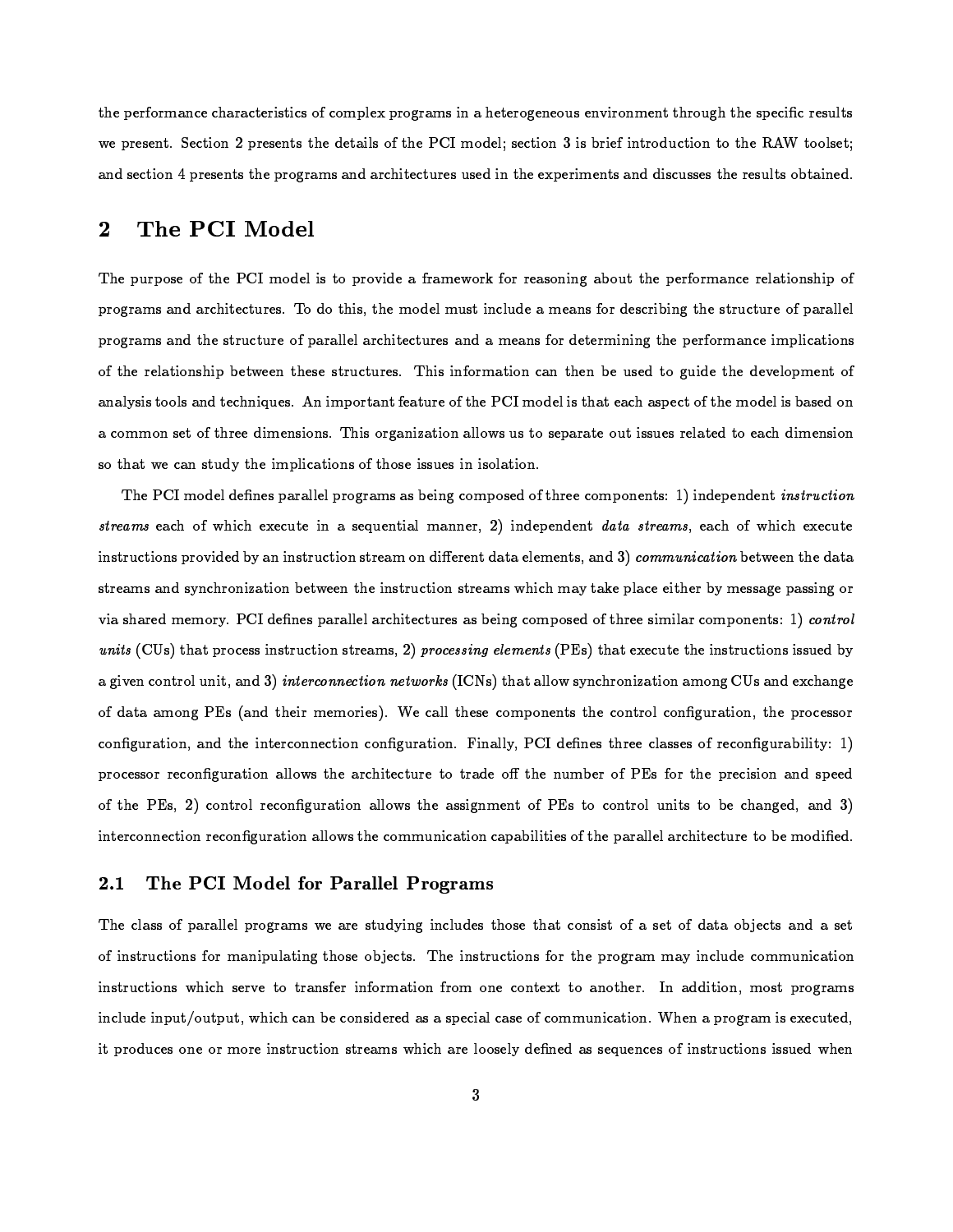the program is executed. If a program's execution yields more than one instruction stream, the instructions of the various instruction streams may be issued simultaneously (parallel execution), or they may be interleaved in time (concurrent execution). An instruction stream I is defined as a sequence of instructions  $\{i_0, i_1, i_2, \ldots, i_n\}$ such that the issue of instruction  $i_j$  implies the issue of  $i_{j+1}$  as the next instruction in the instruction stream in all correct interleavings of the program's instruction streams, including parallel execution. Programs that define multiple instruction streams are termed function parallel or control parallel programs.

Each instruction of an instruction stream carries out a specific manipulation on one or more data objects defined by the parallel program. Data parallel programs are those that define multiple data objects that may be manipulated simultaneously by the instructions of a single instruction stream. In order to perform this task, the program must define a parallel data space PD, composed of n constituent spaces  $pd_i$ . Parallel data objects PO consists of n constituent objects  $p_{0i}$  each of which exists in the corresponding data space  $pd_i$  (see Figure 1). Similarly, there is a single data space SD where singular data objects are defined. This data space is further



Figure 1: PCI Program Model.

partitioned into a local data space, private to a given instruction stream, and a global data space  $GD$ , shared by all instruction streams. A data stream is defined as a sequence of parallel objects  $\{PO0,PO1,PO2,\ldots,POn\}$ from a single constituent of the parallel data space  $pd_i$  which are manipulated by an instruction stream. Thus, programs that define parallel data objects and manipulate them define multiple data streams.

Communication is the process of transferring information from one data space to another. Communication within an instruction stream is essentially data transfer between parallel data spaces. Communication between different instruction streams may be data transfers or transfers of control information as in synchronization.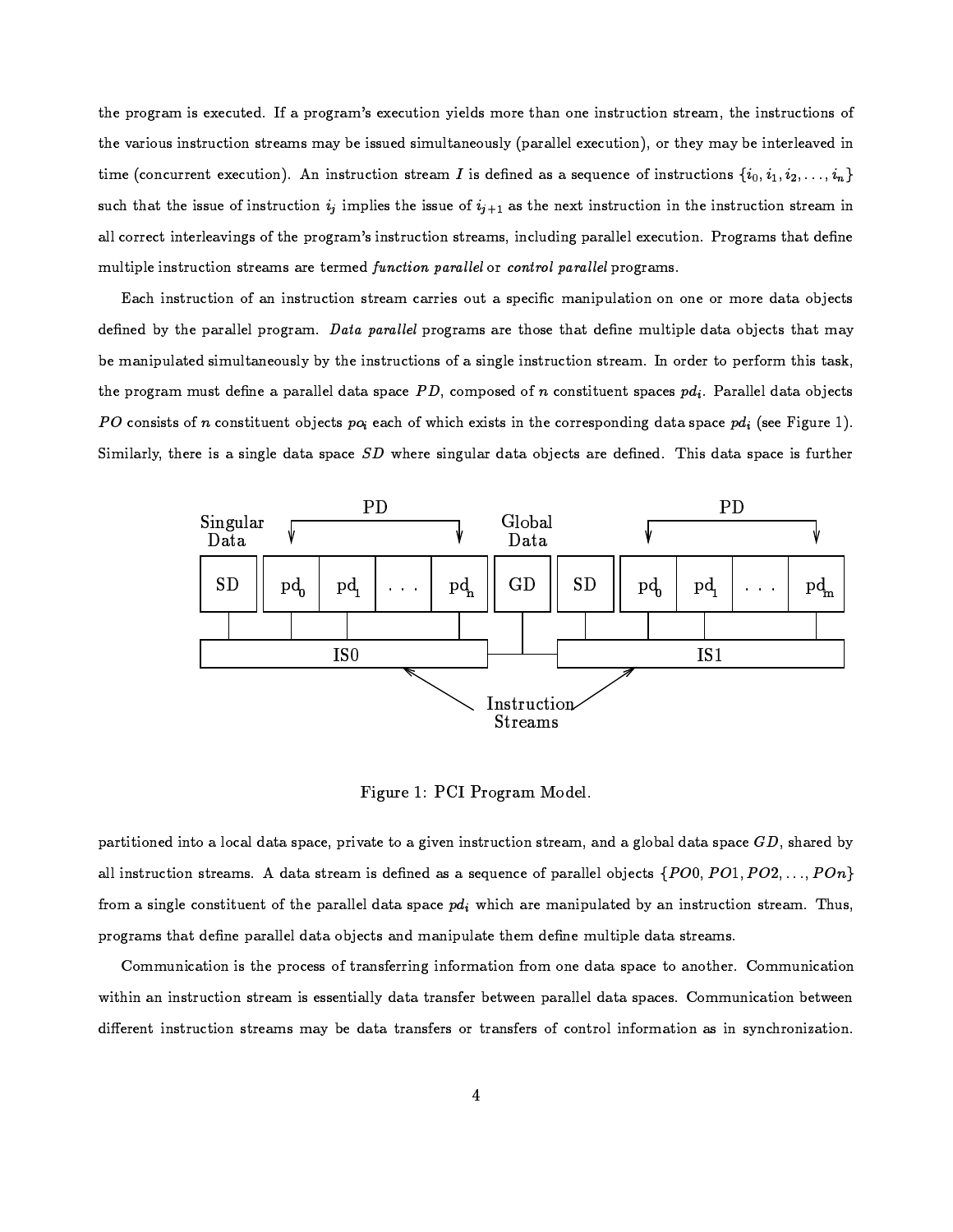Communication generally takes one of two forms: sending and receiving messages, and access to data objects in a shared data space.

There exists a special class of instructions known as WAIT instructions. A WAIT instruction is an instruction that does not complete until some specified event has occurred. These events are usually the result of some type of communication. For example, an instruction stream may issue a *blocking receive* instruction (one type of WAIT) which does not complete until a message is received from some other instruction stream. Another important example is a memory load instruction which does not complete until the memory value is returned. Different systems may implement a variety of WAIT instructions, but in the final analysis, the effect of these instructions is that a delay is introduced into the instruction stream's execution time which may be dependent on events that occur in other instruction streams.

#### $2.2$ The PCI Model for Parallel Architectures

In the PCI model for parallel architectures (see Figure 2), we take the classical notion of a processor and divide it into a control unit and a processing element. These are combined with various memories and interconnection channels to form the class of architectures we study. Control units (CUs) are devices that process instruction



Figure 2: PCI Architecture Model.

streams. A CU consists of a program counter, instruction memory, and whatever logic is needed to generate the signals needed by the processing elements to carry out the instructions of the program. Branching instructions are carried out directly by the CUs, while all other instructions are handled by PEs. Each CU in a system is capable of generating a single instruction address during each machine cycle. Each instruction address may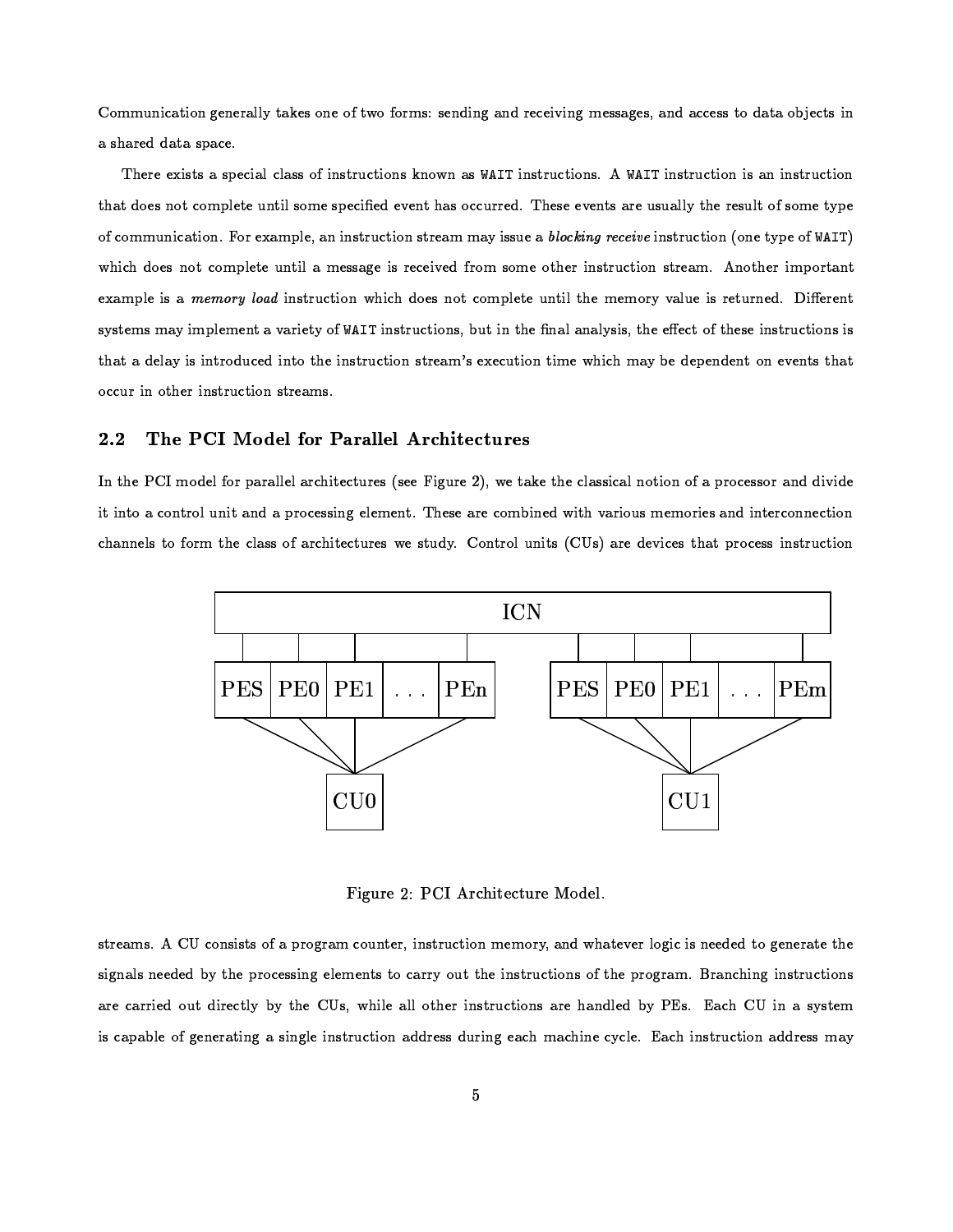cause one or more instructions to be fetched from the instruction memory. A single instruction man be issued in parallel to all PEs controlled by the CU (SIMD processing), or the CU may issue different instructions to each PE (VLIW processing). CUs may contain additional features that support the processing of multiple concurrent instruction streams, but only one instruction stream can be active during any one CU machine cycle.

Processing elements are devices that execute instructions by manipulating data objects. PEs consist of execution logic, operand address generation logic, and memories that define the various data spaces. In this way, the PEs support the processing of data streams. There always exists at least one PE for each control unit called the singular PE (labeled "PES" in the figure). This PE's memory defines the local data space and its execution logic carries out the instructions directed at the objects in that data space and the objects in the global data space. In addition to the singular PE, each control unit may have  $0...n$  parallel PEs (labeled "PE0" to "PE7" in the figure) which define and operate on the objects in the parallel data spaces.

A PE is characterized by its word width and instruction timings, which are the number of machine cycles required to execute each of the instructions that might be issued to it by the control unit. The word width defines the largest data object that can be processed in a single machine cycle by the PE, and the instruction timings depend on the complexity of the computational hardware provided.

#### $2.2.1$ **Interconnection Networks**

Interconnection Networks consist of two basic elements: links and switches. A link is a medium that is used to pass information from one node to another node or group of nodes. A node can either be a terminal, or a switch: A terminal is any active architectural element such as a processor, a memory module, an I/O device, or a controller. A switch is an active device in a network that serves to pass information from the end of one link to the beginning of another. Various switches may have differing amounts of local intelligence. A switch may make routing decisions, it may store messages for later transmission, and it may choose to allocate or deallocate network resources. The links and switches of an ICN are characterized by a set of parameters:

- Topology describes the collection of links and switches in the ICN and their interconnection.
- . Bandwidth describes the throughput of the links and switches in bits per unit time.
- Latency describes the delay incurred through a link or a switch by a flit  $^1$ .
- Switch capabilities describe the level of intelligence incorporated into a switch, such as routing logic, queueing, and policies.

 ${}^{1}$ A *flit* is the number of bits that can be transmitted in a single network clock cycle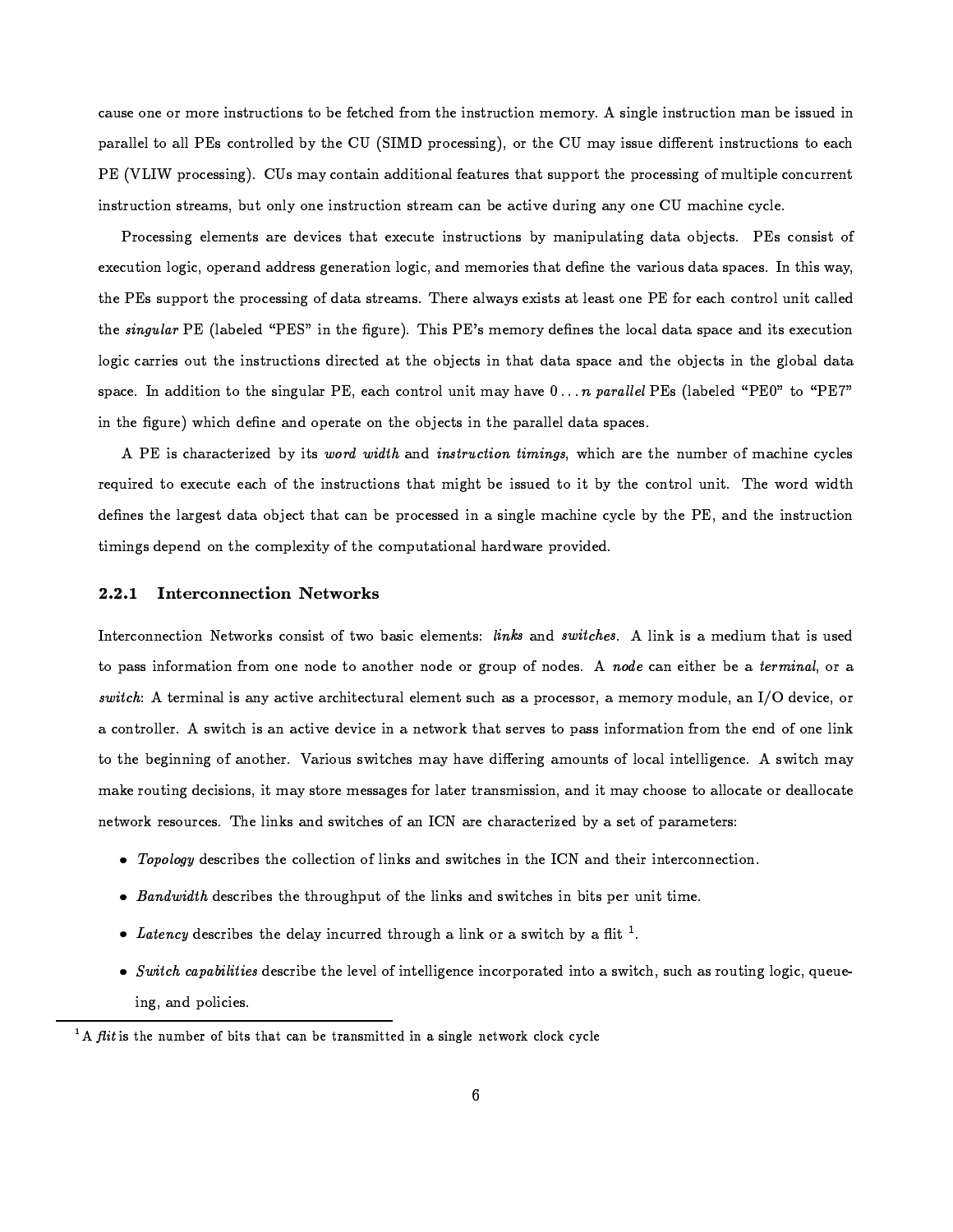#### $2.2.2$ Architectural Reconfigurability

In order to understand architectural reconfigurability, one must first distinguish between the physical and logical view of a given architectural element. Architectural reconfiguration is the process of altering the logical view of the machine in order to give the appearance of a different architecture. This process is typically performed in the physical view by establishing communication between physical components of the machine and utilizing those components as if they were a single architectural entity. The cost of this added flexibility is a possible reduction in efficiency due to the inability to optimize for a single logical organization. There are three types of reconfigurability:

Interconnection reconfigurability describes the flexibility of an ICN in allocating its resources to provide service between two terminals. Non-reconfigurable ICNs have only a fixed set of resources for building a path between terminals. A reconfigurable network allocates switches and links from a pool to build a path between terminals. Essentially, reconfigurability is a means of providing a high degree of service for short periods of time over a subset of the system with fewer total resources. An example of an interconnection reconfigurable architecture is the CHiP architecture [12].

Control reconfigurability (also known as multi-mode capability) describes the ability of an architecture to partition the PEs in the system among the CUs in various ways. Control reconfigurable machines can be configured as MIMD, SIMD, and Multiple-SIMD systems. Examples of systems which perform control reconfiguration are the Connection Machine 2 [3] which provides 64K PEs and 4 CUs, TRAC [10], and PASM [11], each of which provide  $N$  PEs and CUs.

Processor reconfigurability (also known as multi-gauge capability) is the ability of the architecture to trade off faster and/or higher precision PEs for more numerous PEs. This capability can take two forms. First, low-precision PEs can be logically joined to form higher-precision PEs. This type of processor reconfiguration is called *precision reconfiguration* and has been provided in TRAC and DCG [4]. Second, simple boolean logic units can be combined to form more complex arithmetic units such as fast multipliers and floating point units. This feature is called *capability reconfiguration* and is introduced in [6]. Capability reconfiguration is radically different from precision reconfiguration in terms of its implementation requirements. Capability reconfigurable PEs begin with a very simple computation circuit such as that described in [3], but with a full word of precision. In such systems the CU utilizes a microsequencer to decode complex arithmetic operations such as multiplication and floating point arithmetic into a sequence of microinstructions. In order to perform capability reconfiguration on the PEs, one needs to execute a control-parallel microprogram on interleaved sets of the simple PEs. For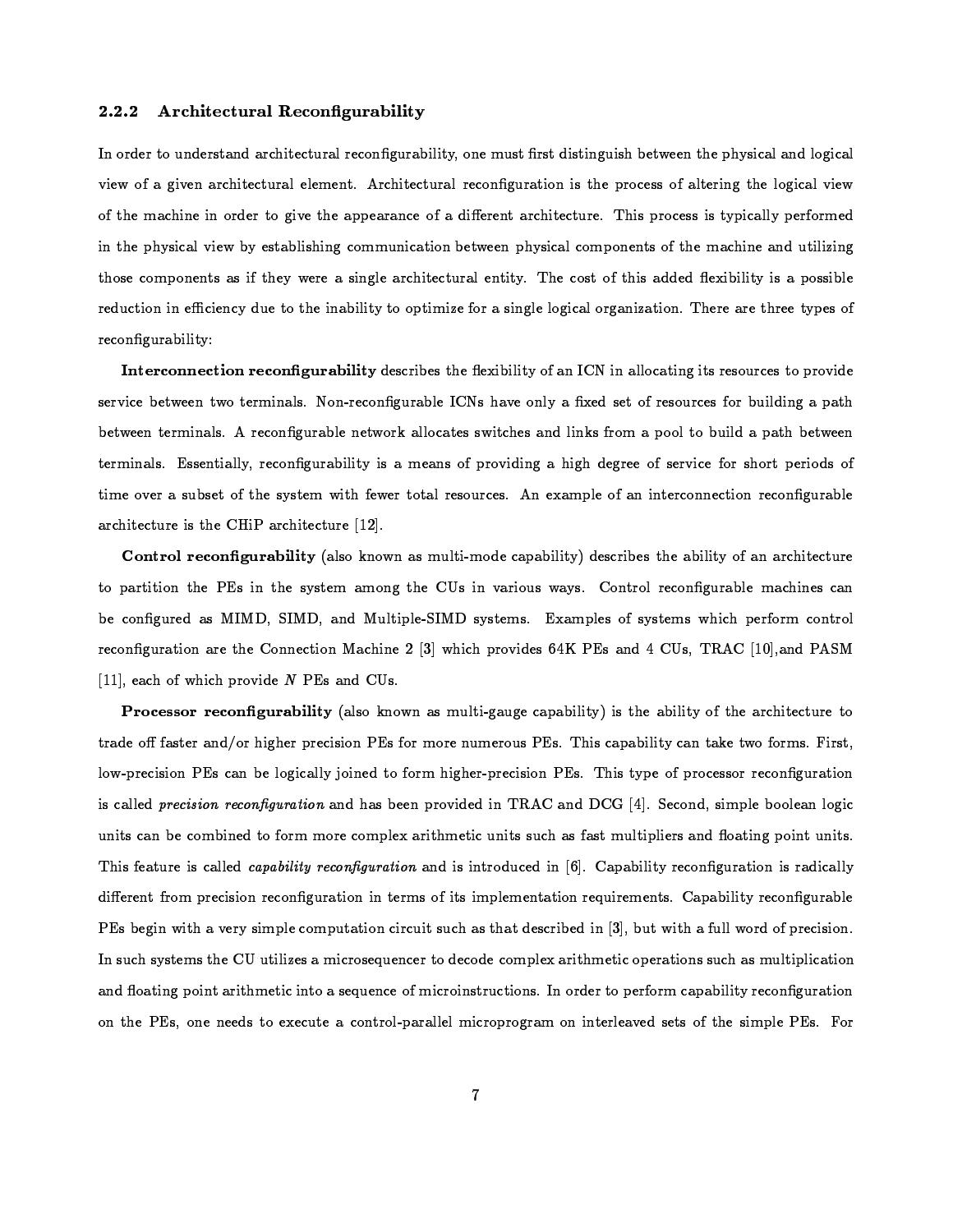example, a multiplier can be constructed by using one simple PE as a shifter, and an adjacent simple PE as an adder to perform shift-add multiplication considerably faster than using one simple PE. To implement this capability, the CU must provide multiple microinstruction busses to the PEs, and multiple microinstruction stores, one for each bus (see Figure 3). Routines for simple PEs have the same code loaded at corresponding



Figure 3: Capability Reconfiguration.

addresses in the various microstores. Routines for the complex PEs have different code loaded at the same address. In addition, there must exist some means for passing data between the simple PEs and performing basic coordination tasks.

#### 2.3 Understanding the Performance of Programs Relative to Architectures

We now consider how the relationship between these models results in a given level of machine performance. Our measure of performance is the execution time of the program on a given architecture. The execution time of a program on a particular architecture can be found by considering the instructions issued by each CU. The execution time of  $m$  instruction streams running concurrently on a single CU is:

$$
T_{execution}(P) = \sum_{k=0}^{m} \sum_{j=0}^{n(k)} t_{instruction}(i_{j(k)})
$$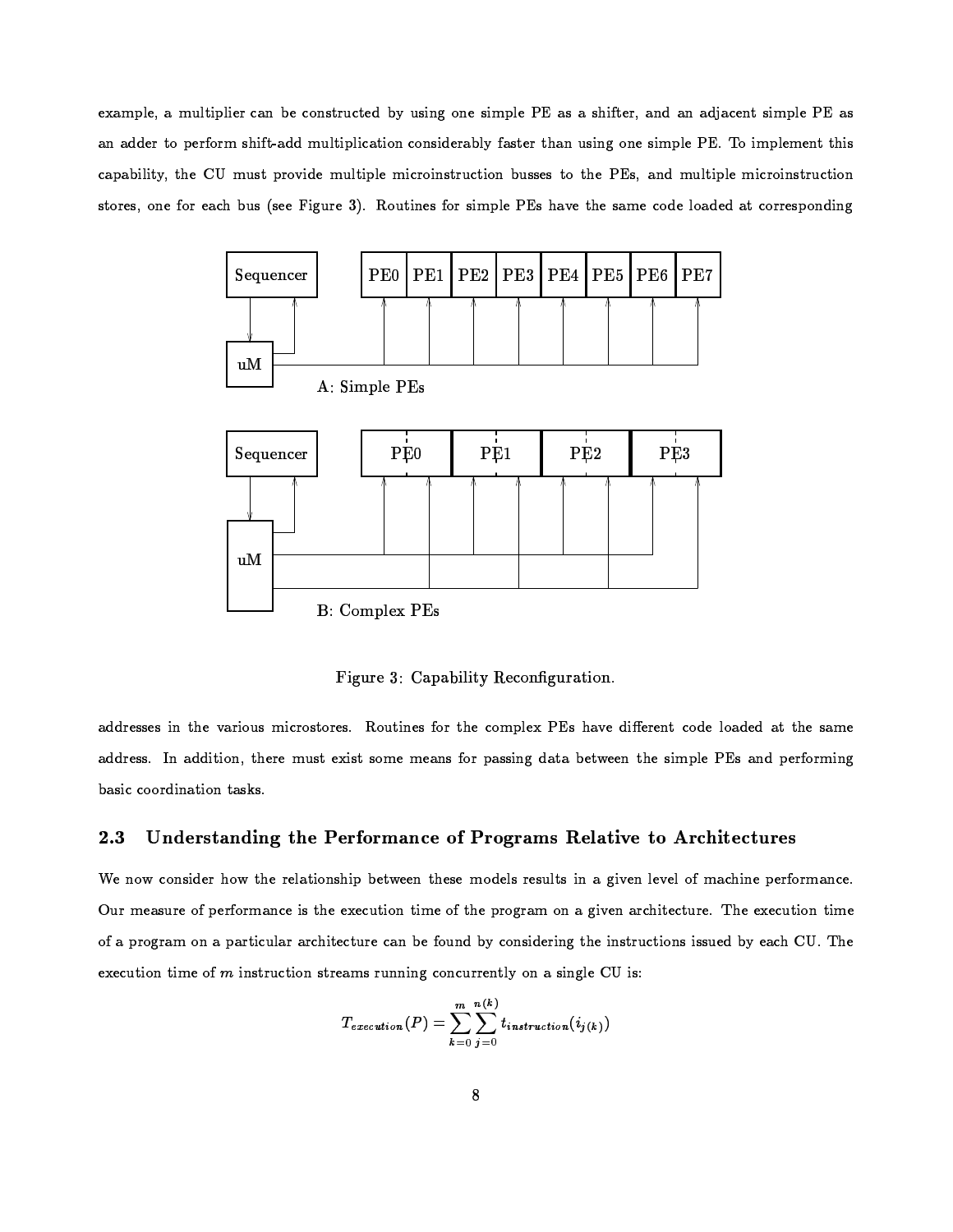where  $n(k)$  is the number of instructions in instruction stream  $I_k$ . The function  $t_{instructor}((i_{j(k)})$  is the instruction time which is defined as

$$
t_{\textit{instruction}}(i_{j(k)}) = t_{\textit{issue}}(i_{\textit{next}}) - t_{\textit{issue}}(i_{j(k)})
$$

where  $i_{j(k)}$  is instruction  $i_j$  of instruction stream  $I_k$  and  $i_{next}$  is the next instruction issued by the CU that instruction stream  $I_k$  is executing on. In the case where  $I_k$  is the only instruction stream executing on the CU,  $i_{next}$  is guaranteed to be  $i_{j(k)+1}$ , but this may or may not be the case otherwise.

In the case where a program's m instruction streams are executing in parallel on the target architecture, each on a different CU the execution time of the program is the same as that of the longest instruction stream:

$$
T_{execution}(P) = \max(T_{execution}(I_k))k = 0 \ldots m.
$$

Instruction streams that do not start at time  $t_0$  are modeled as an instruction stream that does begin at time  $t_0$ and executes a WAIT instruction, which causes the instruction stream to wait until its actual execution time.

#### $2.3.1$ The Effect of Control Units

The effect of control units on program performance depends first on the number of instruction streams in the program. Control units in excess of the number of instruction streams have no effect on the program's performance whatsoever. If a program has multiple instruction streams and they all execute concurrently on a single CU, the CU can process instructions from other instruction streams during the time one instruction stream is waiting, thus WAIT instructions have relatively little effect on overall execution time of the program. As more and more CUs are made available to process instruction streams in parallel, the execution time of the program is generally reduced because each CU has fewer instructions to process. However, as more parallel execution is employed, the instruction time of the WAIT instructions may increase. If this occurs, then the benefits of parallel execution are diminished. Considering the effect of taking a program  $P$  with two instruction streams  $I_0$  and  $I_1$ . Assume the execution time of P using one CU is  $T_{sequential}(P)$  and the contribution to the execution time of P by  $I_0$  is  $T_{sequential}(I_0)$  and similarly  $T_{sequential}(I_1)$  for  $I_1$ . Now, the execution time of  $I_0$  and  $I_1$  using two CUs is

$$
T_{parallel}(I_0) = T_{sequential}(I_0) + \Delta T_{\text{WAIT}}(I_0)
$$

$$
T_{parallel}(I_1) = T_{sequential}(I_1) + \Delta T_{\text{WAIT}}(I_1)
$$

and the execution time of  $P$  is

$$
T_{parallel}(P) = \max(T_{parallel}(I_0), T_{parallel}(I_1)) .
$$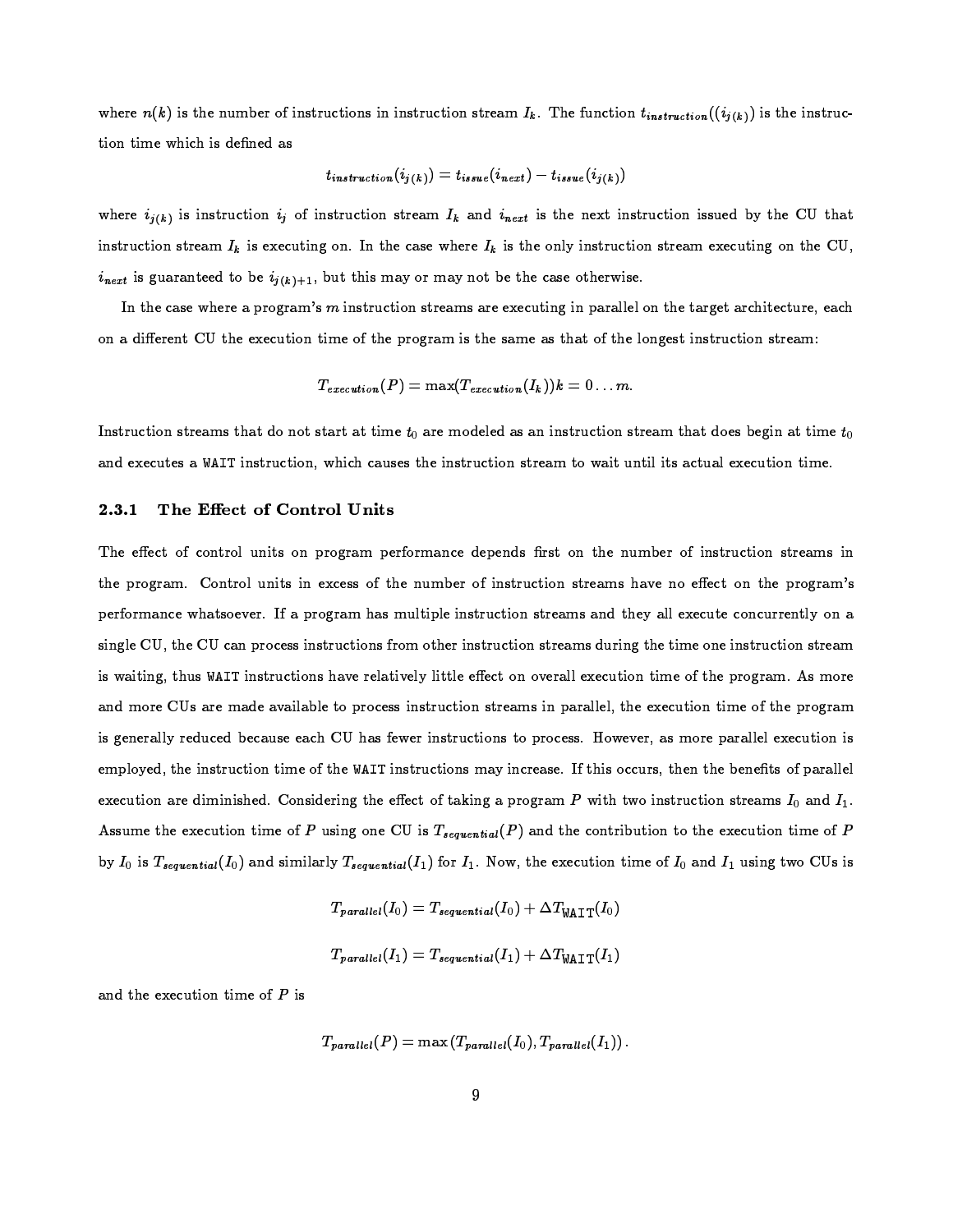$T_{\text{WAIT}}(I_k)$  is the sum of the execution time of all WAIT instructions  $t(i_W)$  each of which can be decomposed into the sum of two values:  $t_{sync}(i_W)$  and  $t_{comm}(i_W)$ . The synchronization time of a WAIT instruction  $(t_{sync}(i_W))$ is the difference between the time of the actual occurrence of the event the instruction is waiting for and the issue time of the WAIT instruction, which is due primarily to the program's implementation and the speed of the PEs.  $t_{sync}$  is an abstract value that may be positive or negative, depending on whether an event occurs before or after the issue of the WAIT instruction. The communication time of a WAIT instruction  $(t_{comm}(i_{W}))$  is the delay between the actual occurrence of an event and the time the CU receives notice of the event, which is primarily due to the message latency of the intervening ICN and system overheads.  $t_{comm}$  is a physical value and thus is strictly non-negative. With these definitions we can find the delay introduced by a WAIT instruction as:

$$
t(i_W) = \max\left(t_{sync}(i_W) + t_{comm}(i_W), 0\right)
$$

which is also strictly non-negative.

When there are many instructions streams executing together on a single CU, the effect of WAIT instructions is minimized by delaying their issue and processing other instruction streams instead. Ideally, this creates negative synchronization time and thus the WAIT instructions have little effect. During parallel execution,  $T_{W\text{AIT}}(I)$  may increase relative to the interleaved execution for two reasons. First, even though there may still be multiple instruction streams on a CU, there may be times when all of them need to issue a WAIT and thus there are no other instructions to issue. Second, by definition the fact that the event of interest may be occurring on a remote CU, an increase in  $t_{comm}$  may be experienced. Thus, the effect of CUs on program performance is paramount and can only be determined by considering the particulars of the target program.

#### The Effect of Processing Elements  $2.3.2$

Processing elements are central to the understanding of a program's execution time for it is the time required by the processing elements to perform the manipulations specified by the instructions that usually accounts for the bulk of the execution time. Two issues are at work. The first is simply the time it takes to execute each instruction. The second is the number of PEs available to process parallel data streams that exist in the program. Basically, if there are  $d$  data streams and  $p$  PEs, then the execution time for a given instruction is

$$
T_{execution} = \lceil d/p \rceil.
$$

Given this relationship, one naturally concludes that faster PEs produce a faster machine, and more PEs produce a faster machine until there are more PEs than data streams. The problem is, in designing an architecture, one has to contend with several real-life limits such as the amount of hardware than can be made available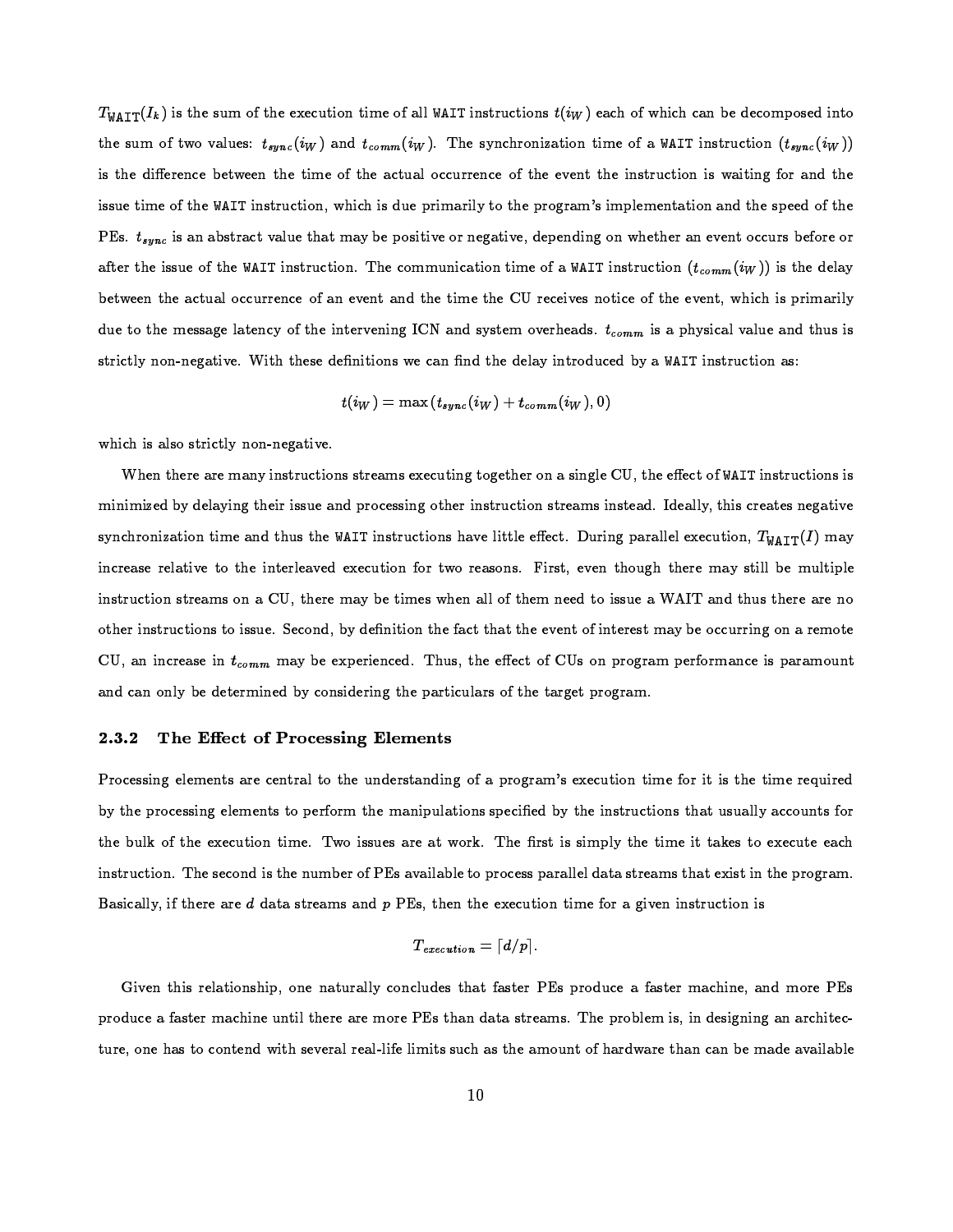as PEs based on an acceptable cost for the machine; physical constraints such power, cooling, size, and signal propagation delays. Given these limits, one must choose the best trade-off between the number of PEs and the speed of the PEs.

#### The Effect of Interconnection Networks 2.3.3

As discussed in section 2.1, communication in a parallel program can be between instruction streams, or between data streams in a single instruction stream. The effect of ICNs on program performance can be seen in the communication component of the WAIT instruction. When communication occurs between data streams in a single instruction stream, the delay of the associated WAIT instruction is due entirely to communication time. In this situation, the event the program waits on is the sending of data, which occurs no later than the issue of the WAIT instruction. When communication occurs between instruction streams, the WAIT instruction delay is due to both the communication time and the synchronization time if the data is sent after the WAIT instruction is issued.

The quantity of interest in measuring communication time is message latency which is the difference in time between the sending of the first quantum of data in the message and the receiving of the last quantum of data in the message. This quantity depends on the parameters of the ICN. The relationship between these parameters is beyond the scope of this paper, and the reader is referred to texts such as  $[2, 1, 9]$ . One should note that one potentially large component of this equation is that of resource contention which can be highly dependent on the behavior of the parallel program.

#### 2.3.4 The Effect of Architectural Reconfiguration

Architectural reconfiguration differs from all other architectural features in the way it affects program performance in that reconfiguration draws its benefits in exploiting the dynamic changes in parallel program characteristics. The basic premise is this: if one part of a program performs better on architecture  $X$  than architecture  $Y$ , and a different part of the same program performs better on architecture Y than architecture  $X$ , then the program should perform better on an architecture that is capable of reconfiguring both as  $X$  and  $Y$  than on either  $X$ or  $Y$  alone. To understand the potential for architectural reconfiguration, then, one must ask this question: Why would one program perform better on one architecture than another? The reasons why a program would perform on one architecture than another are 1) The program cannot utilize the resources provided by the architecture as they are logically configured; 2) a different logical configuration of the architecture's resources would provide improved economies of scale; and 3) utilization of the architecture's resources as logically configured results in a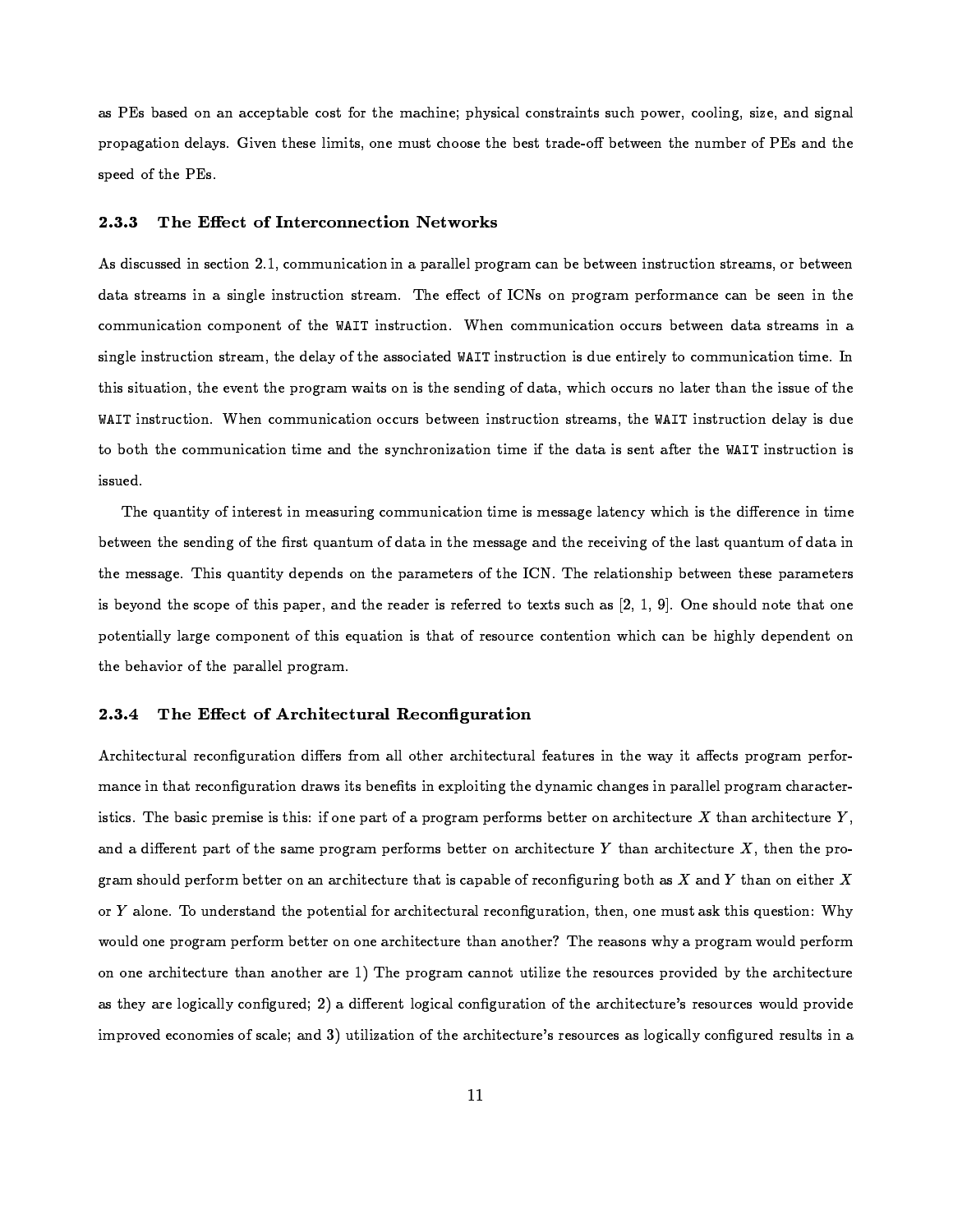$Y$  ftbackgroundfunction  $Y$  and  $Y$  and  $Y$  according to the contribution of  $Y$  and  $Y$  and  $Y$  and  $Y$  and  $Y$  and  $Y$  and  $Y$  and  $Y$  and  $Y$  and  $Y$  and  $Y$  and  $Y$  and  $Y$  and  $Y$  and  $Y$  and  $Y$  and  $Y$  and  $Y$  and

 $\blacksquare$ iachja $\blacksquare$  $\blacksquare$  . Turnsdated that the contract of the contract of  $\blacksquare$  . Turnsdated the contract of  $\blacksquare$ fZVUY.\<\_4RW[TW@awiTUg<R f.VU^Hg<acTUR)^WTU\<VbRysRHB[<R)]]U`R)^)acfZ}`<\<Vb`BX.]UR g<f.VUs<|fZVbR ]U\<^HgFfZ]f "XZfZTbac[<Yj`XZac[T\<[<acT)Zf.[<s TUg<R ^)X.\_4`<\TUfZTbacXZ[  $\blacksquare$  in the contraction of the contraction of the contraction  $\blacksquare$  $\blacksquare$ ae ar an actual de familien de la constant de la constant de la constant de la constant de la constant de la c faster than a 1-bit PE, in part because the carry computation increases the critical path of the adder circuits. In practice, the exact performance relationship between various designs is a complex issue that is beyond the  $\blacksquare$  for the contract of the contract of the contract of the contract of the contract of the contract of the contract of the contract of the contract of the contract of the contract of the contract of the contract of th  $\mathcal{L}$  is the function of the function of the function  $\mathcal{L}$  is the function of the function of the function of the function of the function of the function of the function of the function of the function of the func  $T$  in the following the following  $\overline{A}$  and  $\overline{A}$  and  $\overline{A}$  actually  $\overline{A}$  following  $\overline{A}$ us. We further note that the goal of a reconfigurable architecture is to provide a means for managing these  $\blacksquare$  the function of the  $\blacksquare$  and  $\blacksquare$  and  $\blacksquare$  . Turns the  $\blacksquare$  $\blacksquare$  $\blacksquare$  and a function  $\blacksquare$  and  $\blacksquare$  are the  $\blacksquare$  and  $\blacksquare$  are the  $\blacksquare$ not a good match between the control configuration of the architecture and control parallelism in the program.

 $\blacksquare$  is the following the following the following the following the following the following the following the following the following the following the following the following the following the following the following t  $\blacksquare$  and the function of the function  $\blacksquare$  and  $\blacksquare$  and  $\blacksquare$  $\mathcal{F}$  is the fit and fit and fit and fit and fit and fit and fit and fit and fit and fit and fit and fit and fit and fit and fit and fit and fit and fit and fit and fit and fit and fit and fit and fit and fit and fit an trade-offs available in designing systems for a specific application. In particular, this framework gives a tool  $\blacksquare$  intervalses to the following relationship of the contract of the contract of the contract of the contract of the contract of the contract of the contract of the contract of the contract of the contract of the contr  $\blacksquare$ , the film and particles the function of  $\blacksquare$ to facilitate the exploration of the program/architecture relationship using the PCI model, we have embedded tuations in the first product of the total contract of the total contract of the total contract of the total contract of the total contract of the total contract of the total contract of the total contract of the total con  $U$  and turns turns the form  $U$  is turns to the form  $T$  and  $T$  turns to the form  $T$  turns to the form  $T$ 

 $\blacksquare$  and the contraction of the contraction of the contraction of the contraction of the contraction of the contraction of the contraction of the contraction of the contraction of the contraction of the contraction of t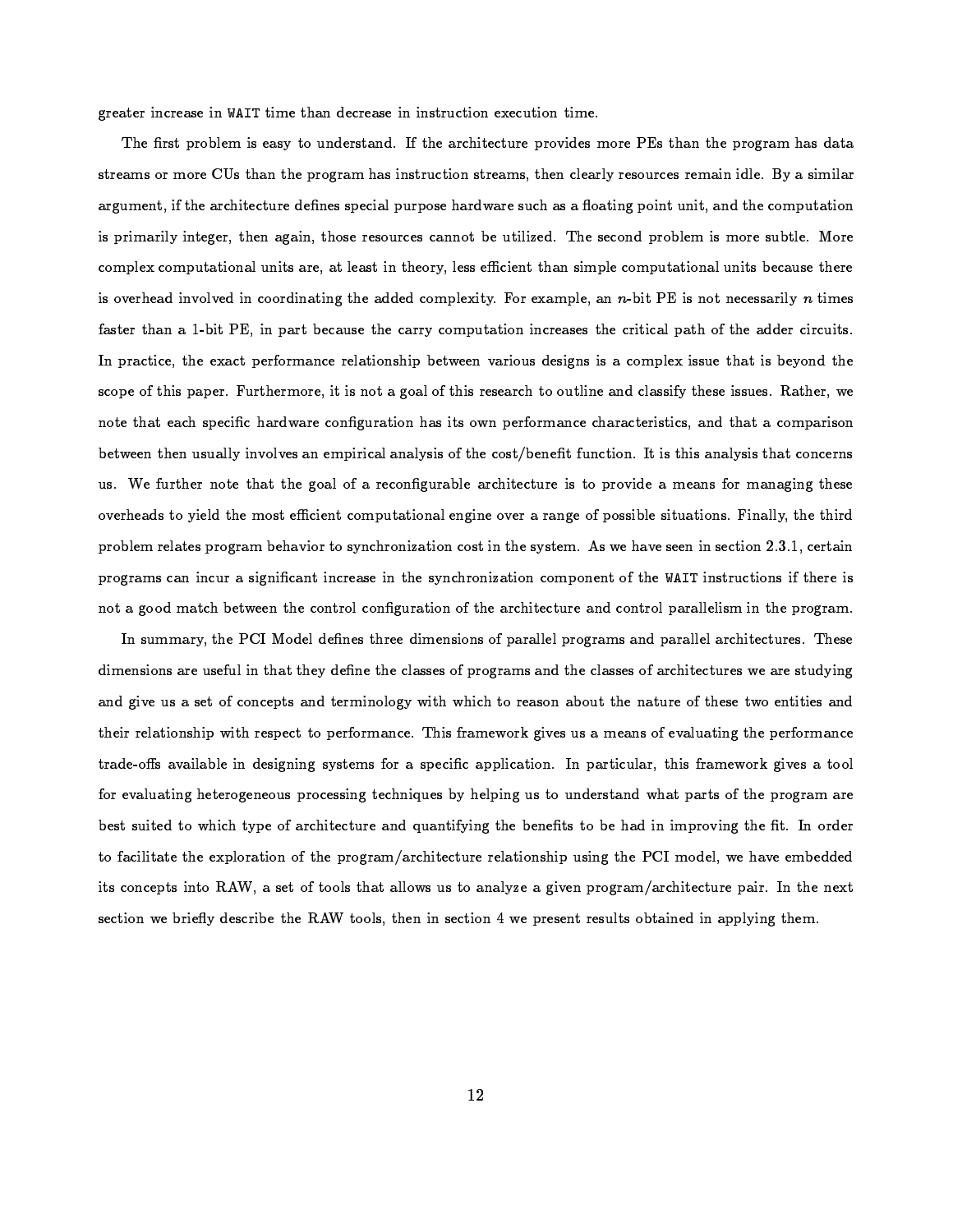#### The Reconfigurable Architecture Workbench  $\bf{3}$

In section 2 we present the PCI model for parallel programs and parallel architectures and we develop a technique for determining the performance of a program on an architecture that utilizes such models. We have designed and implemented an execution-driven simulation environment that embodies these techniques to facilitate experimentation with programs and architectures. Figure 4 depicts the major components of RAW. Programs are translated into Architecture Independent Code (AIC) which is based on the PCI model for programs. Architecture



Figure 4: The Reconfigurable Architecture Workbench.

models are encoded into Architecture Description Code (ADC) which is based on the PCI model for architectures. The Interpreter combines the AIC and ADC to produce an architecture dependent execution of the program, and the Trace Analyzer utilizes the analysis in section 2.3 to simulate the program's performance and gather performance statistics. Each of these components can be further divided into three components which represent the processor, control, and interconnection dimensions. Details of RAW's design and construction are presented in [7] with additional details given in [5].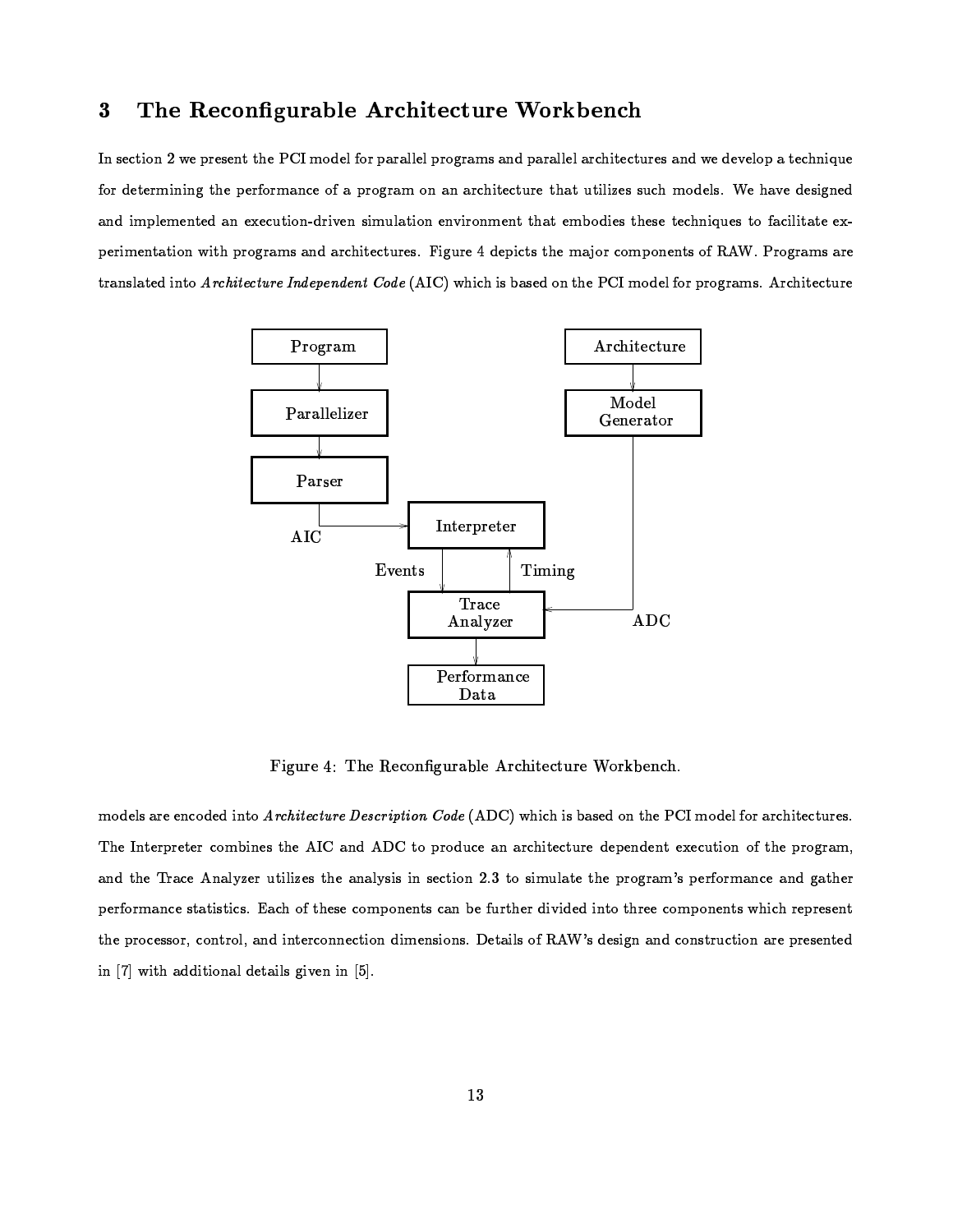#### A Study of Multigauge Architectures  $\overline{\mathbf{4}}$

In this section we utilize the PCI model to study the potential for performance gains to be found in using multigauge heterogeneous architectures for computer vision systems by experimenting with the RAW simulation environment. We have selected computer vision as our target application area because there is a significant amount of parallelism and intuitively, the applications lend themselves to the use of heterogeneous architectures. This intuition is gleaned from the observation that vision systems span several levels of abstraction, each of which typically requires different data representations and algorithms for manipulating the objects at that level. Table 1 summarizes the architecture of computer vision systems with respect to the complexity of the computations and quantity of data. The lowest level of abstraction operates on raw image data that might be generated by

|        | Data Granularity |               |  |
|--------|------------------|---------------|--|
| Level  | Complexity       | Quantity      |  |
| Low    | simple           | $\approx 1 M$ |  |
| Middle | moderate         | $\approx 10K$ |  |
| High   | complex          | $\approx 100$ |  |

Table 1: Levels of abstraction in computer vision systems versus data granularity.

a number of different sensor types (visual spectrum camera, infrared spectrum camera, sonic depth finder, laser depth finder, etc.) and typically includes traditional digital image and signal processing algorithms intended to reduce noise, enhance detail, perform segmentation, etc. Data representations at this level are generally quite simple, on the order of 1-5 values per object, and the quantity of data is quite large, on the order of 1 million objects per image. The middle level of abstraction attempts to single out pixels in the raw image data by identifying primitive image features such as edges, textures, regions, corners, etc. Next, an attempt is made to group these primitive features in order to identify more complex features such as lines, arcs, polygons, etc. The data representation at this level is somewhat more complex, as it may involve arbitrary lists and hierarchies of primitive features. An interesting aspect of this level of abstraction is that it naturally reduces the number of data objects by combining many primitive features into fewer complex features. At the highest level of abstraction, computer vision systems must manage a database of objects found and a complex set of a priori information that is used in identifying the objects seen in the images, and directing further processing of the images. Typical data might include current environmental conditions and models of expected objects. These objects involve not only arbitrary data structures, but also multiple sets of these data structures. The number of data objects at this level is relatively small.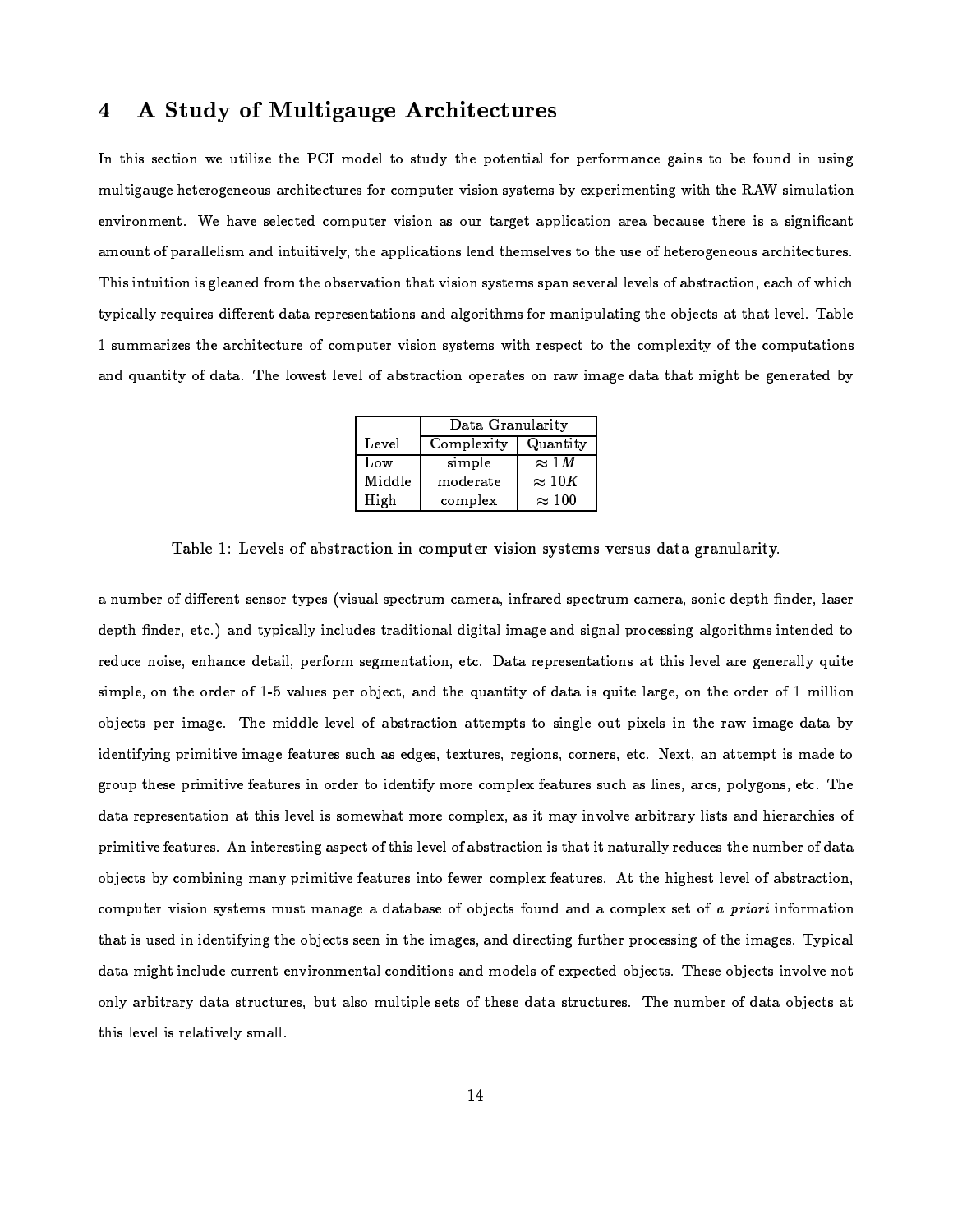In order to capture the multi-level aspects of computer vision systems, we have utilized the 2nd DARPA  $\blacksquare$  $T$  is the state of the state  $\mathbf{M}$  and  $\mathbf{M}$  is the state of the state of the state of the state of the state of the state of the state of the state of the state of the state of the state of the state of the state fZ\_Fp<acYZ\aeTbawR)]ae[dTbg<R)]UR,ae\_ofZY.R)])& g<RX@k.R)VUf.}e}TUf.]U{oX@iLTUg<R,pBR)[^\*g\_4fZVb{F`<VUX.YZVbfZ\_4]ac] TUXFVbR)^)XZY.[<ac)RX.p"RHR)^)Tb]jac[4fF]bae\_o`<}caBR)s blocks world. In other words all objects to be recognized are composed of a collection of rectangles of various  $\blacksquare$  is the form  $\blacksquare$  in the  $\blacksquare$  same  $\blacksquare$  . The  $\blacksquare$  $\mathcal{M}$  is pure to tugizate the contract of the contract of the contract of the contract of the contract of the contract of the contract of the contract of the contract of the contract of the contract of the contract of for the first particle of the first function of the first particle of the first particle of the first particle of the first particle of the first particle of the first particle of the first particle of the first particle  $\blacksquare$  to the contract of the contract of the contract of the contract of the contract of the contract of the contract of the contract of the contract of the contract of the contract of the contract of the contract of the ae[ fZp<}cR ' @Lm\_4`}eRW\_4R)[TUf.TUacX@[ s<R)TUf.ac}e] X9iLTUg<R)]bR`<VbXZYZVbfZ\_o]2ac]pBR)q.XZ[<sxTUg<R]U^WXZ`RX@iLTUgae] `fZ`R)V)'+R)RlR)RW\_4] -!iXZV <sup>f</sup> functional description of the benchmark and [5] for a detailed description of the parallel implementation used in  $\blacksquare$ 

### -/. +BM1H3 \*BM3 P- \*=/3I=

 $\begin{array}{lllllllll} \text{F1} & \text{F1} & \text{F2} & \text{F1} & \text{F3} & \text{F4} & \text{F5} & \text{F6} & \text{F7} & \text{F8} & \text{F7} & \text{F8} & \text{F8} & \text{F9} & \text{F9} & \text{F9} & \text{F9} & \text{F9} & \text{F9} & \text{F9} & \text{F9} & \text{F9} & \text{F9} & \text{F9} & \text{F9} & \text{F9} & \text{F9} & \text{F9} & \text{F9} & \text{F9}$ the approach used to realize these systems. In the study presented here, we restrict ourselves to the use of  $\blacksquare$ and the contract the contract of the contract of the contract of the contract of the contract of the contract of the contract of the contract of the contract of the contract of the contract of the contract of the contract more detailed results for that domain. Second, reconfigurable architectures provide the most flexible form of  $T$  , and the contraction of the contraction of the contraction of the contraction of the contraction of the contraction of the contraction of the contraction of the contraction of the contraction of the contraction of th  $\blacksquare$  and the contraction of the contraction of the contraction of the contraction of the contraction of the contraction of the contraction of the contraction of the contraction of the contraction of the contraction of t  $\blacksquare$ futualist  $\blacksquare$ us.

There are five different PE models used in the course of our experiments. Two of these, the *unit* and *warp* PE  $\Gamma$  if  $\Gamma$  if  $\Gamma$  is the contract of the contract of the  $\Gamma$ the form in the following the following the following the following the following the following the following the following the following the following the following the following the following the following the following  $\blacksquare$ turation is the second three contracts in the contracts of the contracts of the contracts of the contracts of the contracts of the contracts of the contracts of the contracts of the contracts of the contracts of the contra  $\mathbf{M}$  is the function of the function  $\mathbf{M}$  and  $\mathbf{M}$  and  $\mathbf{M}$  and  $\mathbf{M}$  and  $\mathbf{M}$  and  $\mathbf{M}$ for a contract the contract of the  $\mathcal{U}$  and  $\mathcal{U}$  are  $\mathcal{U}$  and  $\mathcal{U}$  and  $\mathcal{U}$ 

 $\blacksquare$ iichem (in terministe de la comparation) and the comparation of the comparation of the comparation of the comparation of the comparation of the comparation of the comparation of the comparation of the comparation of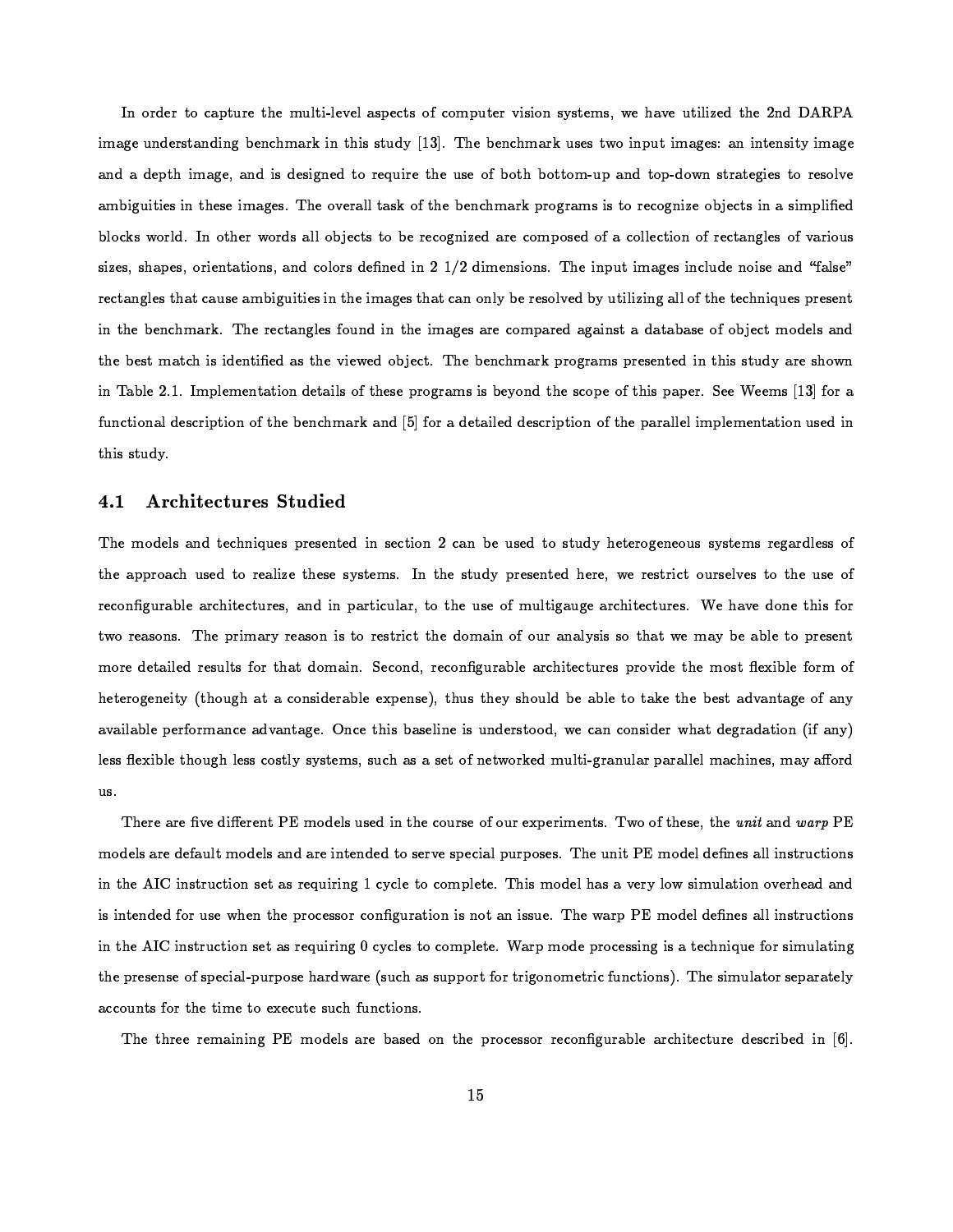| Program<br>Phase     | Description                                   |
|----------------------|-----------------------------------------------|
| Filter               |                                               |
| Communicate 1        | trade border values with neighbors            |
| Median               | median filter on image partition              |
| Fix Corners          | handle image borders                          |
| Communicate 2        | trade border values with neighbors            |
| Sobel                | Sobel transform on image partition            |
| Label                |                                               |
| Initialize           |                                               |
| <b>Build Borders</b> | determine pixels on region borders            |
| Redistribute         | load balance border pixels                    |
| Number Regions 1     | distance doubling to find unique ID           |
| Merge Borders        | handle nested regions                         |
| Number Regions 2     | distance doubling to find unique ID           |
| Fill Regions         | propagate region ID throughout region         |
|                      |                                               |
| Corners              |                                               |
| Unpack               | data decoding                                 |
| K-Curvature          | check region border curvature at distance K   |
| Smoothing            | smooth curvatures with gaussian               |
| Zero Crossings       | find zero crossings in curvature              |
| Mark Corners         | corners have high curvature and zero crossing |
| Rectangles           |                                               |
| Initialize           |                                               |
| Eliminate Nodes      | eliminate non-corner border pixels            |
| Scan For Corners 1   | eliminate regions with; 3 corners             |
| Convex Hull          | eliminate corners not on the hull             |
| Scan For Corners 2   | eliminate regions with; 3 corners             |
| Find Right Angles    | measure corner angles                         |
| Find Rectangles      | rectangles have 3 consecutive right angles    |

Table 2: Programs and phases used in the experiments.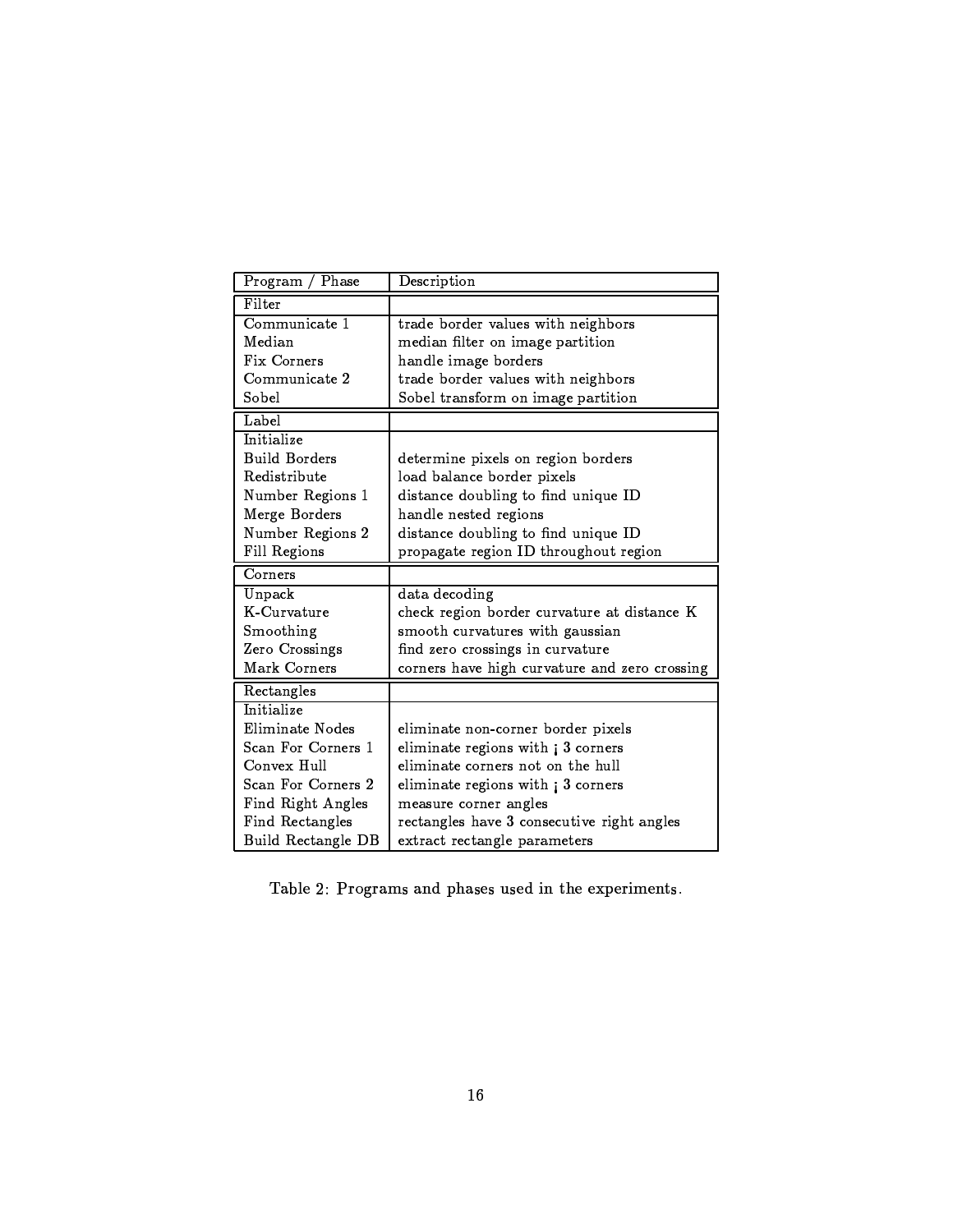These models are identified simply as PE models 1, 2, and 3. PE model 1 is a bit-serial processing element whose design is taken from the Connection Machine 1 [3], and is also used in the Connection Machine 2 and Connection Machine 200 (see Figure 5). This PE uses 1-bit data paths, has a small collection of 1-bit registers and a pair



Figure 5: Architecture for PE model 1.

of identical functional units each capable of computing an arbitrary boolean function on three variables. The registers in the PE are partitioned into 3 I/O registers  $(A, B, and C)$  and 16 general-purpose registers. Two I/O registers A and B and one general purpose register provide the inputs to both the functional units. One output is stored in I/O register C, and the other in one of the general purpose registers. All transfers from memory are stored in register A or B, and all transfers to memory are from register C. The PE can perform both a memory transfer and a computation in a single cycle.

In Hillis [3], a prototype chip in 2 micron CMOS packaged 16 PEs of very similar design onto a single die with a network router. We have performed a logic-level design of the PE model 1 architecture and have found that 32 PEs and some reconfiguration hardware (described later) can easily be placed on a single 2 micron CMOS die 1.5 centimeters square. Simulation studies have shown that our design is capable of operating with a 20 nanosecond clock period. Given this level of performance, it is assumed that other system components such as memory and control signals present the limiting factor.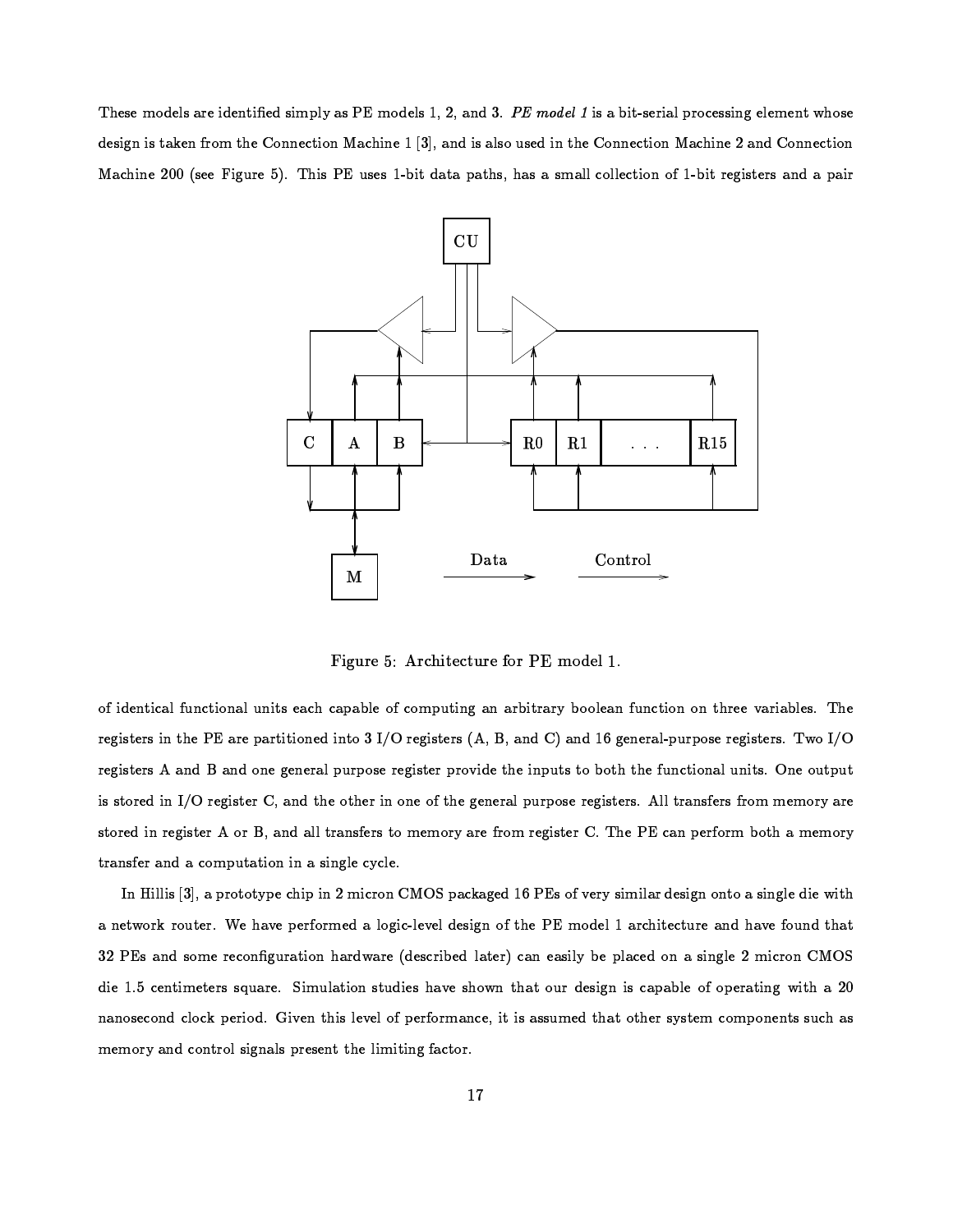Computations using PE model 1 are performed bit-serially. Binary operations fetch one bit of each operand, compute one bit of result, and store that bit, saving one bit of internal state (such as carries) into a general purpose register. These operations can be performed in  $1+3b$  cycles where b is the number of bits in the operands. More complex operations such as multiplication and floating point arithmetic are built up from integer and logical operations. For example, one floating point addition operation requires  $\approx 4900$  cycles.

PE model 2 is a simple bit-parallel architecture that can be constructed by using thirty-two model 1 PEs as a single unit. Thus a model 2 PE has 32-bit registers, and a pair of 32-bit boolean functional units. In addition, carry lookahead and barrel shifting logic is provided to perform these "global" functions. In comparison with the model 1 PE, a model 2 PE can perform 32-bit integer addition or subtraction using 5 cycles: two operand loads, compute carries, compute sums, store result. Complex instructions still require a number of simple instructions to be computed, but now all of these instructions can operate bit-parallel.

PE model 3 uses two model 2 PEs to allow multiple operations to be performed simultaneously in the course of a more complex instruction. This capability, together with the additional registers available, reduces the number of simple instructions that must be executed not only by performing parallel computations, but by allowing operands to remain in local registers, rather than requiring them to be stored to memory while a different part of the computation is performed. To perform this type of computation, the control system must be able to provide different control signals to cooperating components of the PE, and there must be high-speed data transfer capability between these components. Integer addition and logical operations perform no faster on model 3 PEs than model 2 PEs, but multiplication and floating point arithmetic do. As an example, model 3 PEs require  $\approx$  280 cycles to perform floating point addition, model 2 PEs require  $\approx$  370 cycles (see [6] for details).

PE models 1, 2, and 3 are specifically designed to be reconfigured from one into another. The reconfigurable systems we simulate utilize a constant amount of hardware, and simply reconfigure the logical view of the PEs.

For the experiments presented in this section, all of the architectures studied are SIMD machines. In all cases, it is assumed that exactly one instruction stream executes on a given CU, so context switching, scheduling, etc. are not an issue. The experiments described in this paper utilize an ICN model for a "k-ary n-cube" class of networks configured as a binary hypercube with serial links. The model is presented in [8] and is based on those used in Scott  $[9]$ , Agarwal  $[1]$  and Dally  $[2]$ . The specifics of this model are beyond the scope of this paper.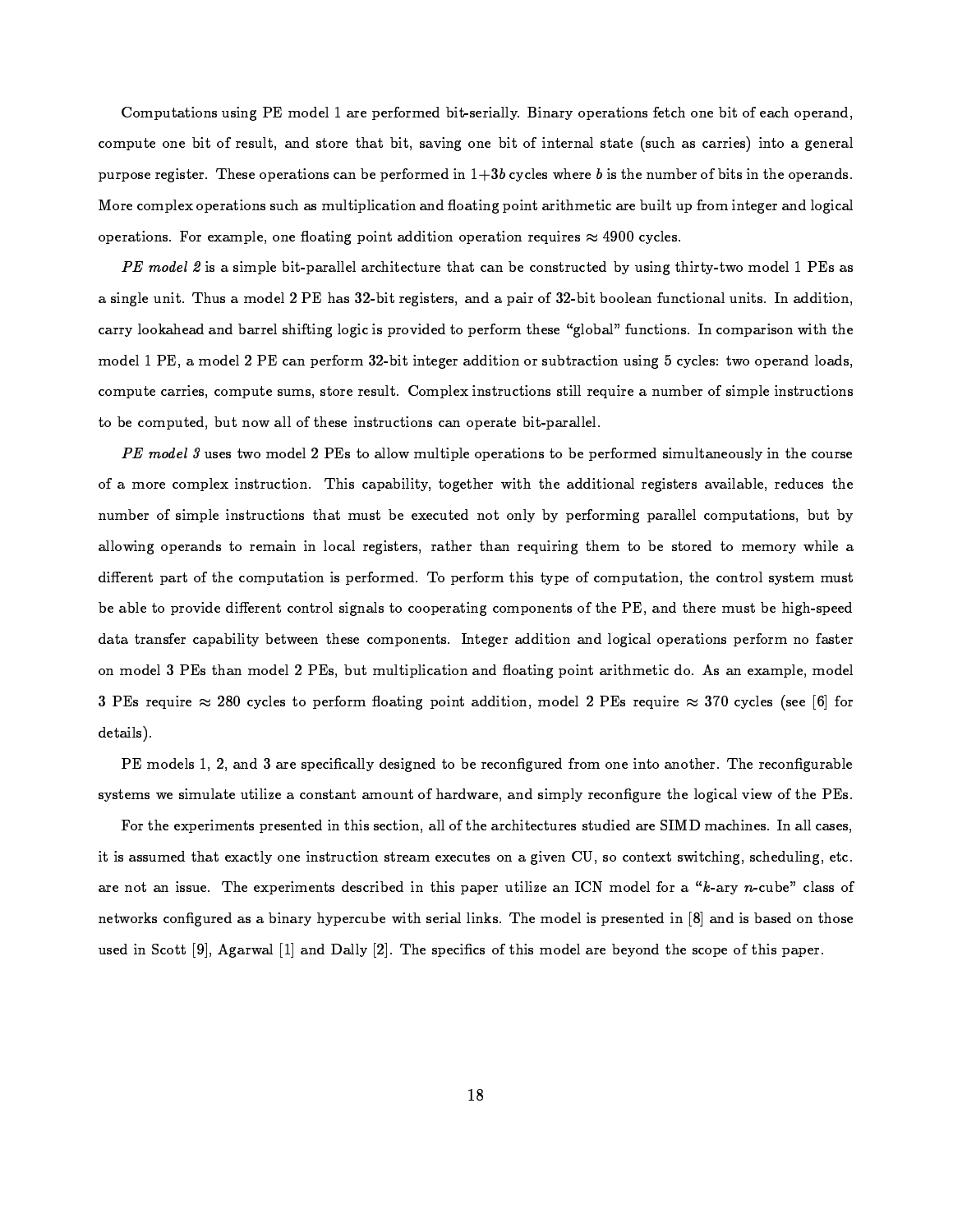#### 4.2 **Experimental Method**

In [7] we outline an experimental methodology for utilizing RAW in the design of parallel architectures. In these experiments we utilize the same methodology. Briefly, we first study the performance of each of the four programs on an increasing number of *unit* model PEs, noting any change in the performance characteristic. Based on the results of this initial experiment, we select three distinct configurations of the processing elements (the details of which are given above in 4.1) and simulate the program in each configuration. Next we study the effects of processor reconfiguration by running each program using the configuration that provides the best performance. Finally, we repeat the last experiment, this time considering the various phases of each program and running each phase in the configuration that provides the best performance. In each case we include the costs of coordinating the various configurations. In these experiments, the costs are entirely due to architectural reconfiguration.

#### 4.3 **Experimental Results**

Figures 6 A and B show the total execution time and execution profile of the filter program when executed on 1 to 16K unit model PEs. The first graph indicates clearly that the program is characterized by a large amount of usable parallelism. The profile shows the parallelism to be primarily due to the median and Sobel routines; the communication routines exhibit a lesser amount of parallelism. Figures 6 C and D indicate that PE model 1 performs the best for the median and Sobel routines by a factor of nearly 3, and all configurations are roughly equal for the communication routines. These results are to be expected. As stated previously, this is a fine example of a low-level vision routine and is exemplary of the fine-grain nature of that level of abstraction. One might expect the communication routines to be more significant for configuration 1 because as the number of pixels per PE is reduced, the ratio of communication to computation increases.

Figures 7 A and B show the total execution time and profile for the label program for 1 to 16K unit model PEs. These graphs indicate that the label program does not behave as well as the filter program. Note that while the filter program achieved a speedup of nearly four orders of magnitude for 16K PEs, the label program achieves less than 3 orders of magnitude speedup. Note also, that the graph for the label program curves up sharply between 4K and 16K PEs. An examination of the profile shows that this is primarily due to the number region step (which happens to be executed twice). The rest of the routines are fairly well-behaved, showing a speedup similar to that of the overall curve, except the initialization step, which shows over four orders of magnitude speedup as one might expect. Also note that a few phases (most obviously the merge phase) show a step-like behavior. This effect is due to the use of an algorithm that scans the image horizontally. As the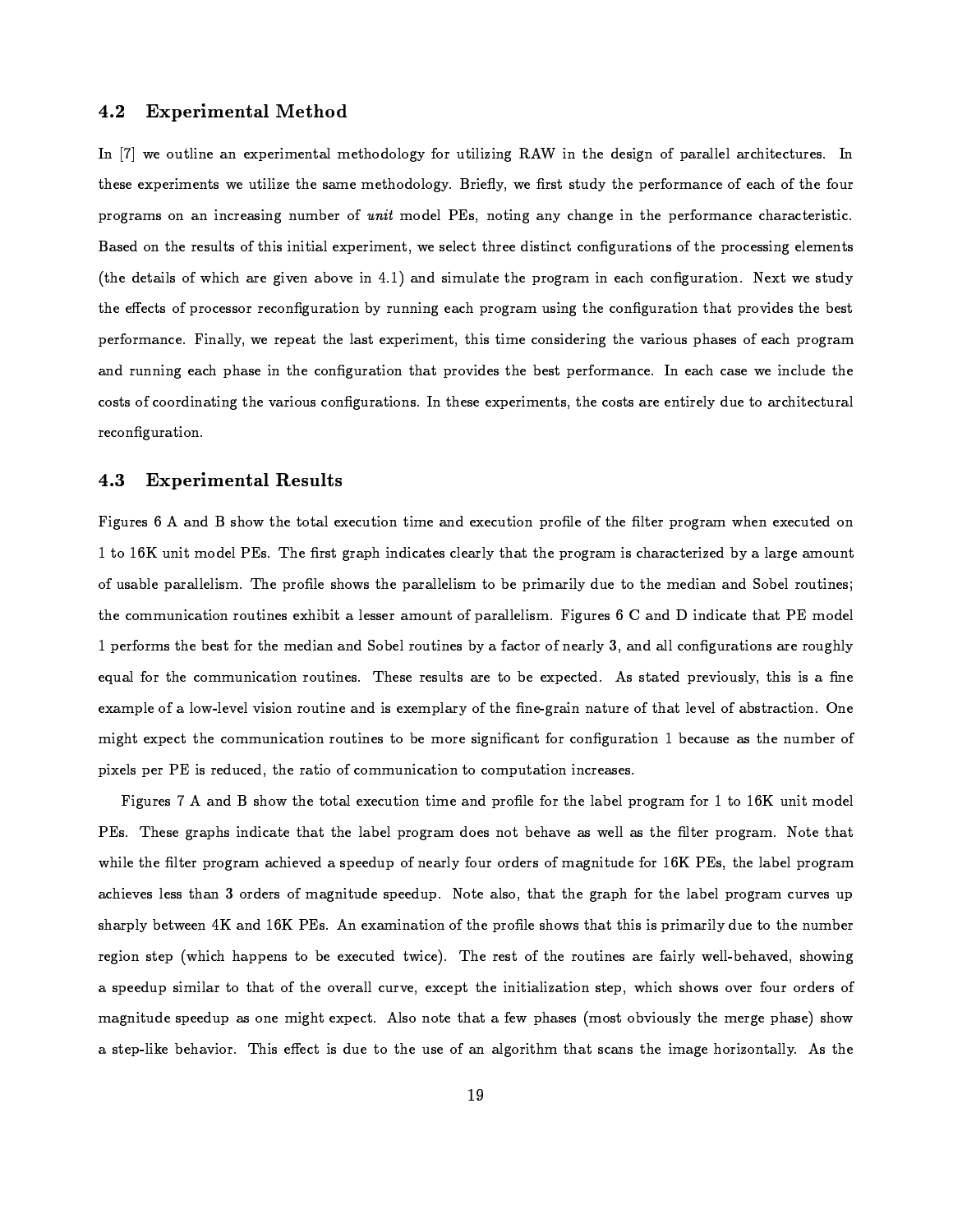

Figure 6: Execution time and profile for the filter program.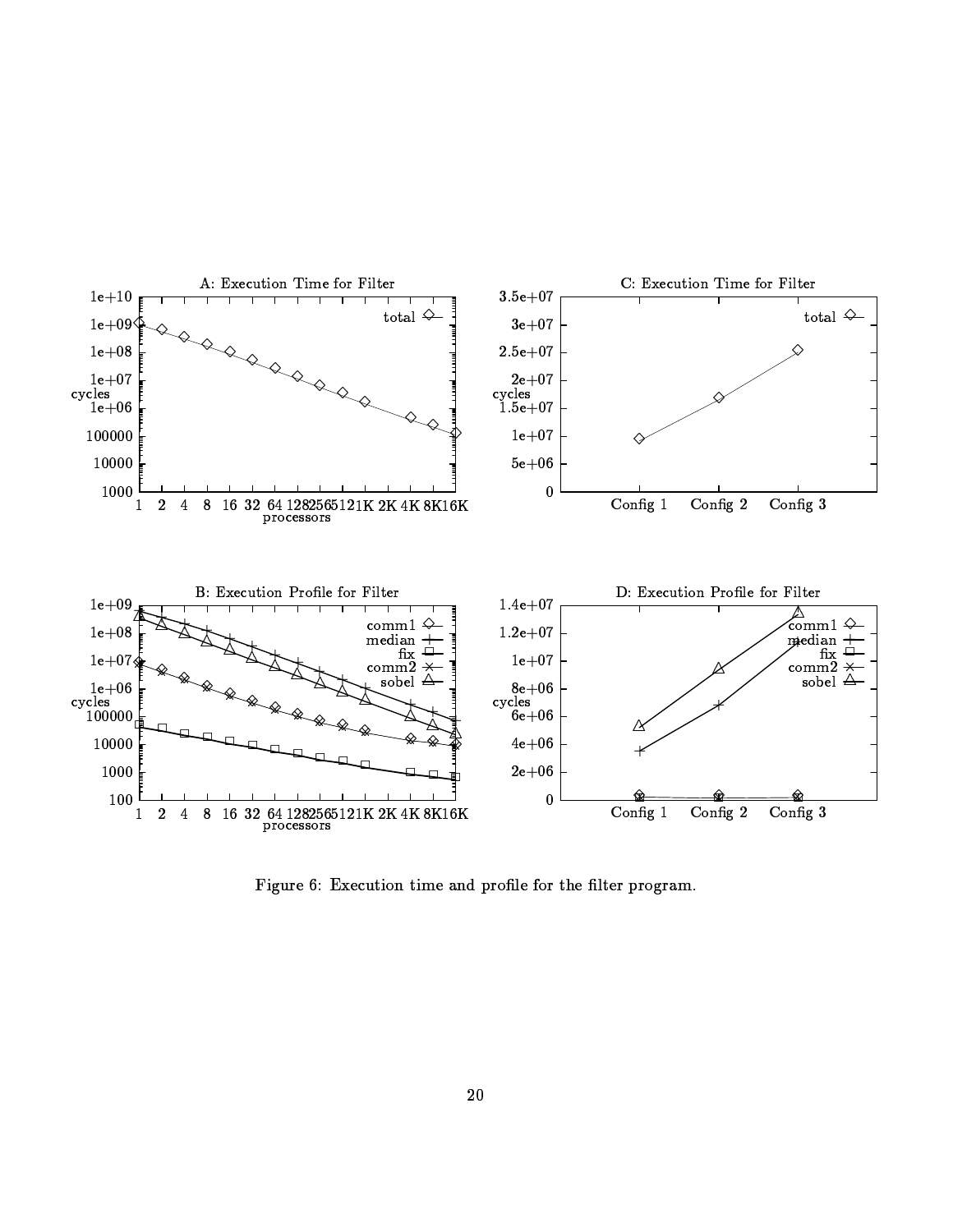

6"7:987 Q9 81: 9%M707y;>=07K9 BP=D Qf;@9;>Q 0OH9@B/ 9@ QW;N9>QRBCK{2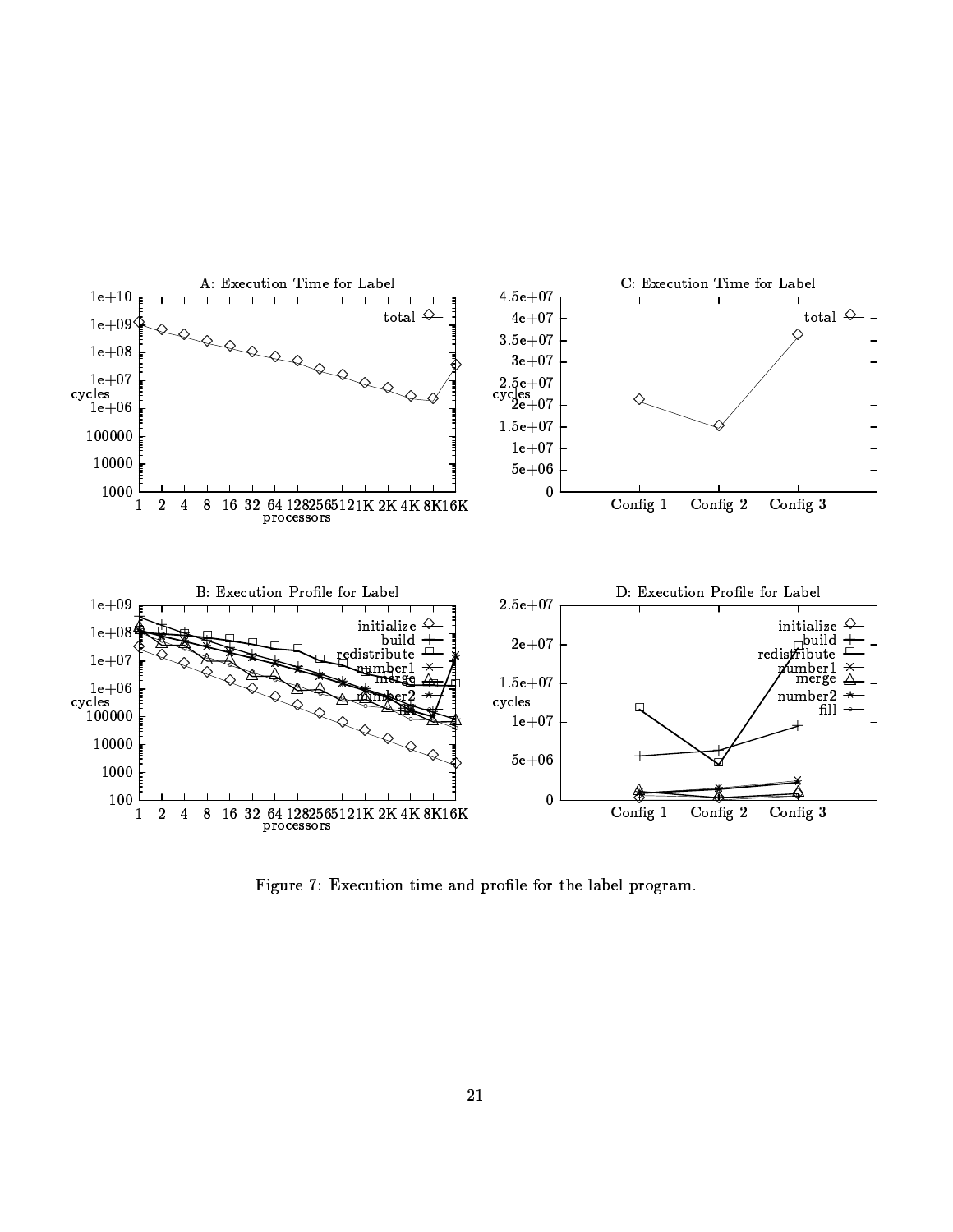number of PEs is increased, the number of pixels in the image partition for each PE is reduced first in the X dimension, then in the Y dimension. The horizontal scans work in the X dimension, so these transitions provide significantly more speedup. Also note that communication patterns in this routine are mostly random, therefore one cannot expect curves as smooth as that for the filter program.

Figures 7 C and D show the execution time and profile for the label program on the three static configurations. Here we see that configuration 2 performs the best for this program. This result occurs because the redistribute phase dominates the execution of this program. This phase is potentially erratic because its behavior depends on the distribution of border pixels among the PEs and it is communication bound. For a large number of PEs, the potential for a large deviation in the number of border pixels per PE can cause an increase in the amount of communication necessary. The other phases are split between those that perform best in configuration 2 and those that perform best in configuration 1. The build phase is similar to the filter program in its structure, and thus exhibits a similar characteristic. Oddly enough, the number regions phase also favors configuration 1. This program could benefit from processor reconfiguration, but as seen in the graphs, the benefits would not be dramatic, if noticeable at all.

Figures 8 A and B show the execution time and profile for the corners program for 1 to 16K unit model PEs. These results are a little surprising because the corners program has an order of magnitude less data than the filter program, and potentially erratic communication patterns. These results do make sense, though, when one considers that this program still maintains at least 2 data points per PE in the 16K PE case, and these data points have been conveniently distributed by the label program. As for the communication, this program requires much less than the label program because each point on a region border need only communicate with those pixels a small distance along the border, and in many cases these pixels are on the same PE, or a nearby one. Figures 8 C and D show the execution time and profile for the corners program on the three static configurations. Again, much like the filter program, this program favors configuration 1.

Finally, Figures 9 A and B show the execution time and profile for the rectangles program for 1 to 16K unit model PEs. Again, these results are rather surprising, as this program uses only about 350 data points! Like the label program, this program achieves much less speedup than the fine grain filter or corners programs: only about two orders of magnitude for 16K PEs. We also note that the curves are a little erratic, and there is a definite reduction in slope after about 128 PEs - probably due to the small number of data points. Oddly enough, though, this program does continue to improve its performance all the way up to 16K PEs. The explanation is that the data for this program is extremely unbalanced. It turns out the corners found in an image are necessarily very close in the image, thus the probability is high that many corners fall on a single PE, while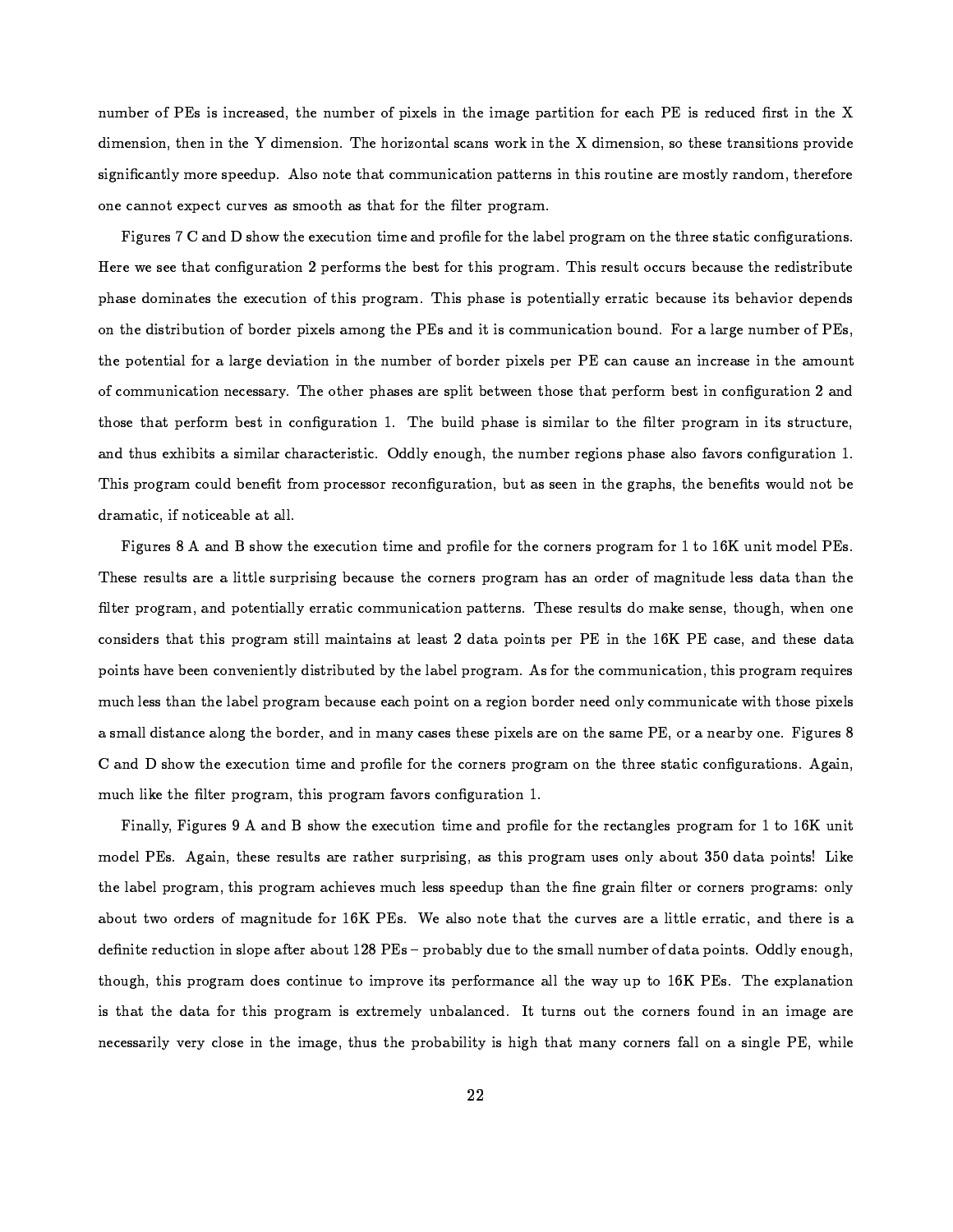

6"7y987 Q9 <sup>&</sup>gt; : 9%M707:;k=07K9JBC=D QW;@9;>Q/0OH9GMW;>Qh=H9WQ Qf;N9kQRBCK{2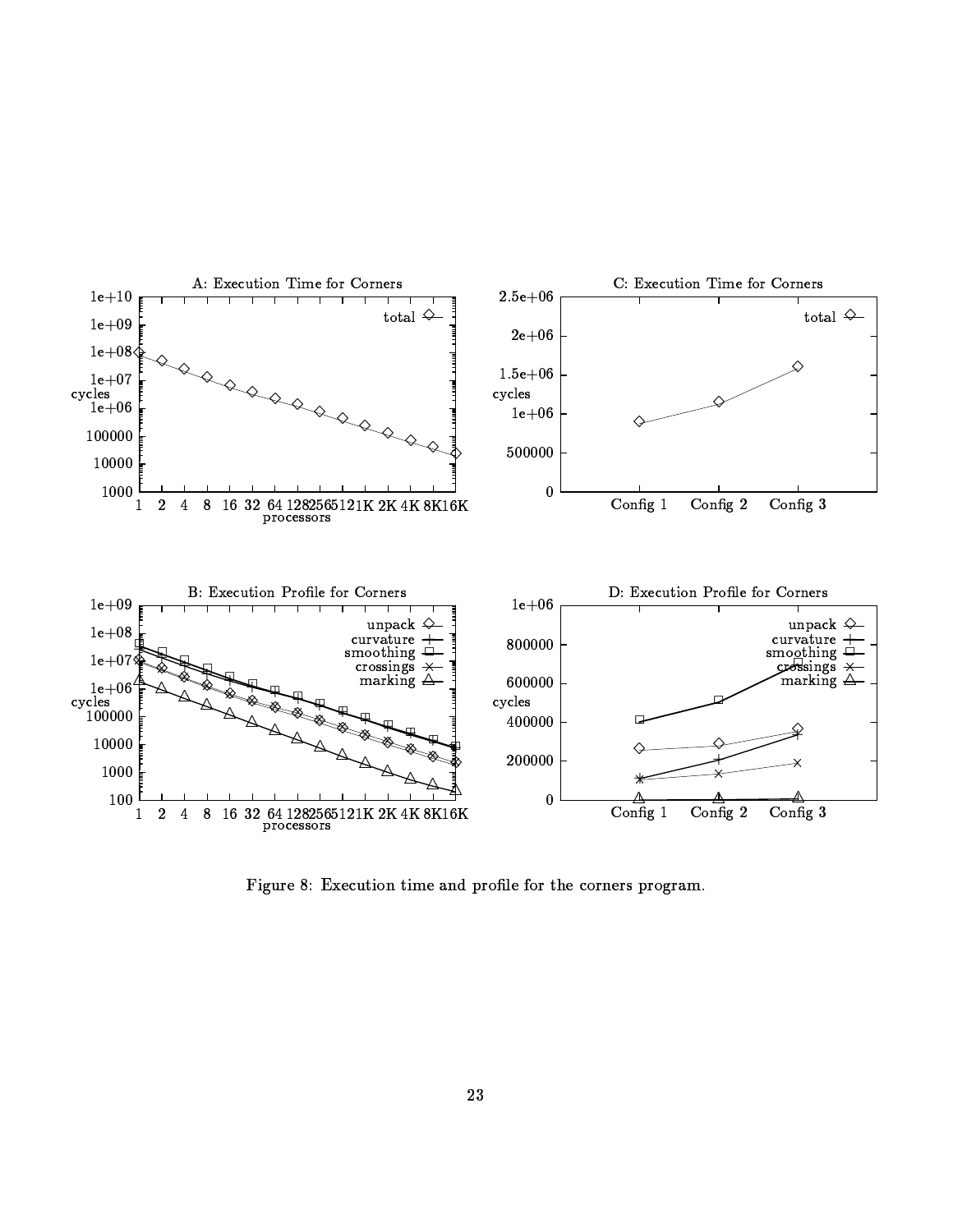

6"7:97 Q9 \$ : 9%M707:;>=07K95BC=D Qf;@9i;kQ 0OH9Q9%M20fBP=
98@9 Qf;N9>Q BCK2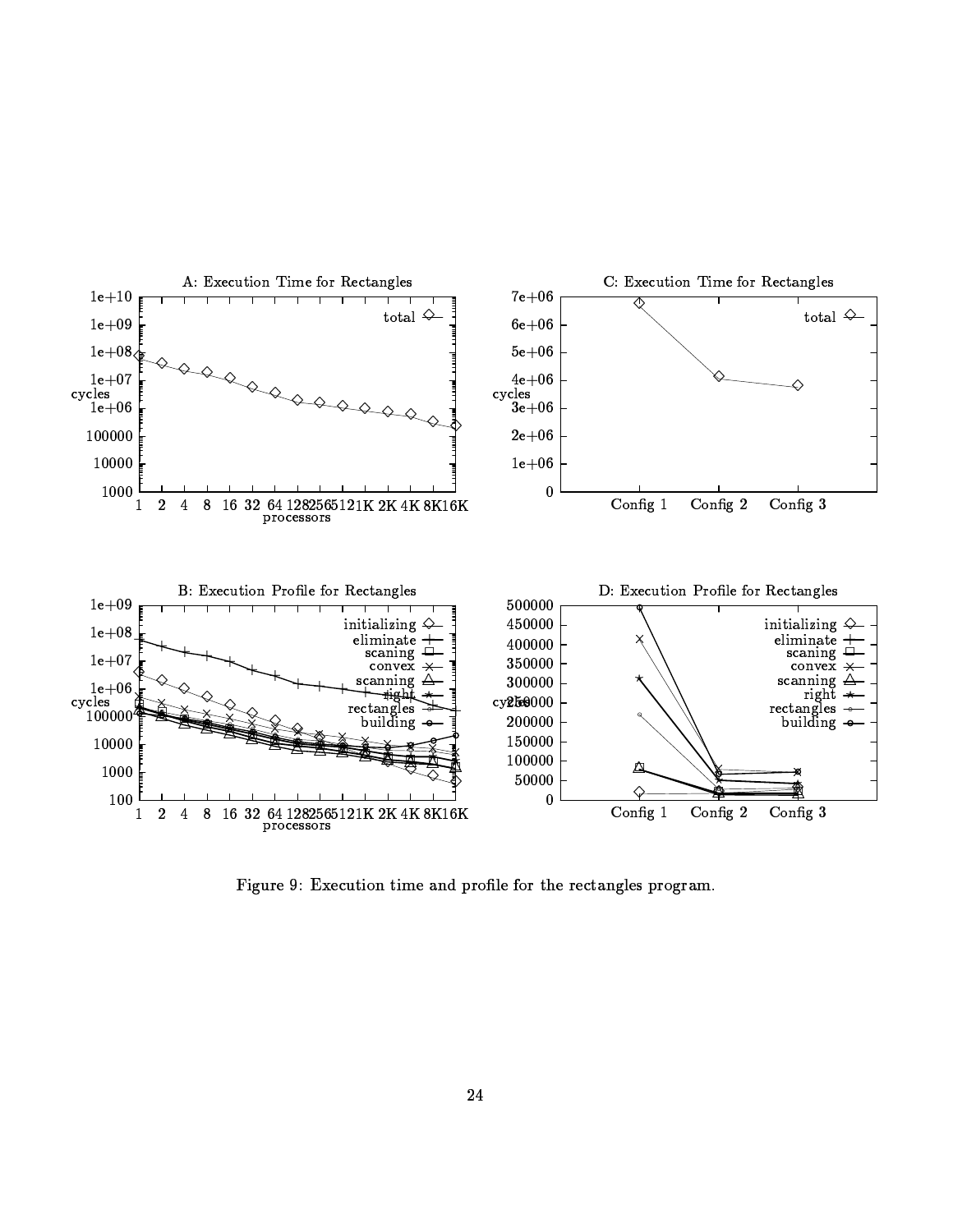other PEs have no corner points at all. Thus, long before the number of PEs exceeds the number data points, many PEs are idle during most of the computation. As the number of PEs increases, the number of data points per PE decreases, but at a considerably slower than the number of PEs in increasing. Each time more PEs are added, most of the new PEs are idle. This explains the extremely shallow slope of the graph. We note that a redistribution algorithm would likely alter these curves dramatically, but we add that the dominant phase of the program, the eliminate phase, is the one charged with eliminating the non-corner nodes from the boundary lists at the beginning of the program and thus uses as many data points as the corners program.

Figures 9 C and D show the execution time and profile for the rectangles program on the three static configurations. Here we see an expected result, that the rectangles program indeed favors configuration 3 by a wide margin over configuration 1. An examination of the profile shows this to be true for all phases save the initialization phase, though some of the other phases perform as well or even slightly better using configuration 2. This result is reasonable because clearly the program makes only modest use of additional processing elements, but the complexity of its computations can easily make effective use of more powerful processing elements. As previously stated, this is a classic example of middle level vision.

Now we consider the execution of these four programs together as a system for identifying rectangles in an input image. First we show the execution time of the system for each of our three configurations in Figure 10. This figure shows that the effect of the filter and label program completely overshadow that of the rectangles program, and further that the label program's characteristic dominates that of the filter and corners program, to indicate that configuration 2 is the fastest of the configurations. Clearly, there is enough variation in the system that processor reconfiguration is worthy of consideration. Figure 10 also shows the performance of a processor reconfigurable architecture on the rectangle extraction system. There are two points plotted. The first shows the execution time for the rectangle extraction system allowing reconfiguration between the four different programs as shown in Table 3. This results in about a 20% improvement in performance. The second point shows the

| Program    | Configuration |
|------------|---------------|
| Filter     |               |
| Label      | 2             |
| Corners    |               |
| Rectangles | પ             |

Table 3: Configuration used by each program in IU benchmark.

execution time of the rectangle extraction system allowing reconfiguration between the phases of the programs as shown in Table 4. Here, a nearly 30% improvement is achieved.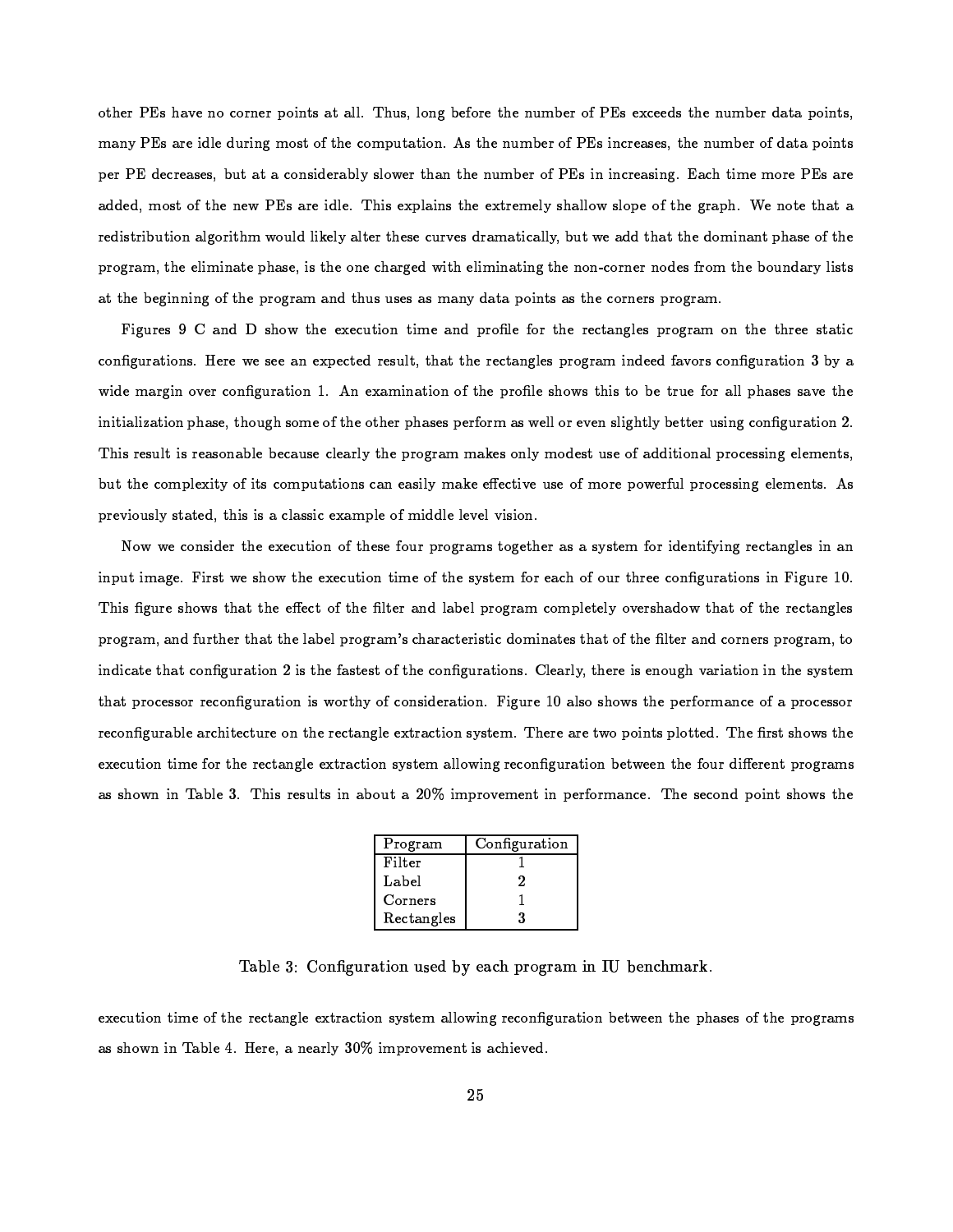| Phase<br>Program     | Configuration  |
|----------------------|----------------|
| Filter               |                |
| Communicate 1        | 1              |
| Median               | 1              |
| Fix Corners          | 1              |
| Communicate 2        | 1              |
| Sobel                | 1              |
| Label                |                |
| Initialize           | $\mathbf{1}$   |
| <b>Build Borders</b> | 1              |
| Redistribute         | $\overline{2}$ |
| Number Regions 1     | $\overline{1}$ |
| Merge Borders        | 2              |
| Number Regions 2     | 1              |
| Fill Regions         | 1              |
| Corners              |                |
| Unpack               | $\overline{1}$ |
| K-Curvature          | 1              |
| Smoothing            | 1              |
| Zero Crossings       | 1              |
| Mark Corners         | 1              |
| Rectangles           |                |
| Initialize           | $\mathbf{1}$   |
| Eliminate Nodes      | 1              |
| Scan For Corners 1   | 3              |
| Convex Hull          | 3              |
| Scan For Corners 2   | 3              |
| Find Right Angles    | 3              |
| Find Rectangles      | $\overline{2}$ |
| Build Rectangle DB   | $\overline{2}$ |

Table 4: Configuration used by each phase of IU benchmark programs.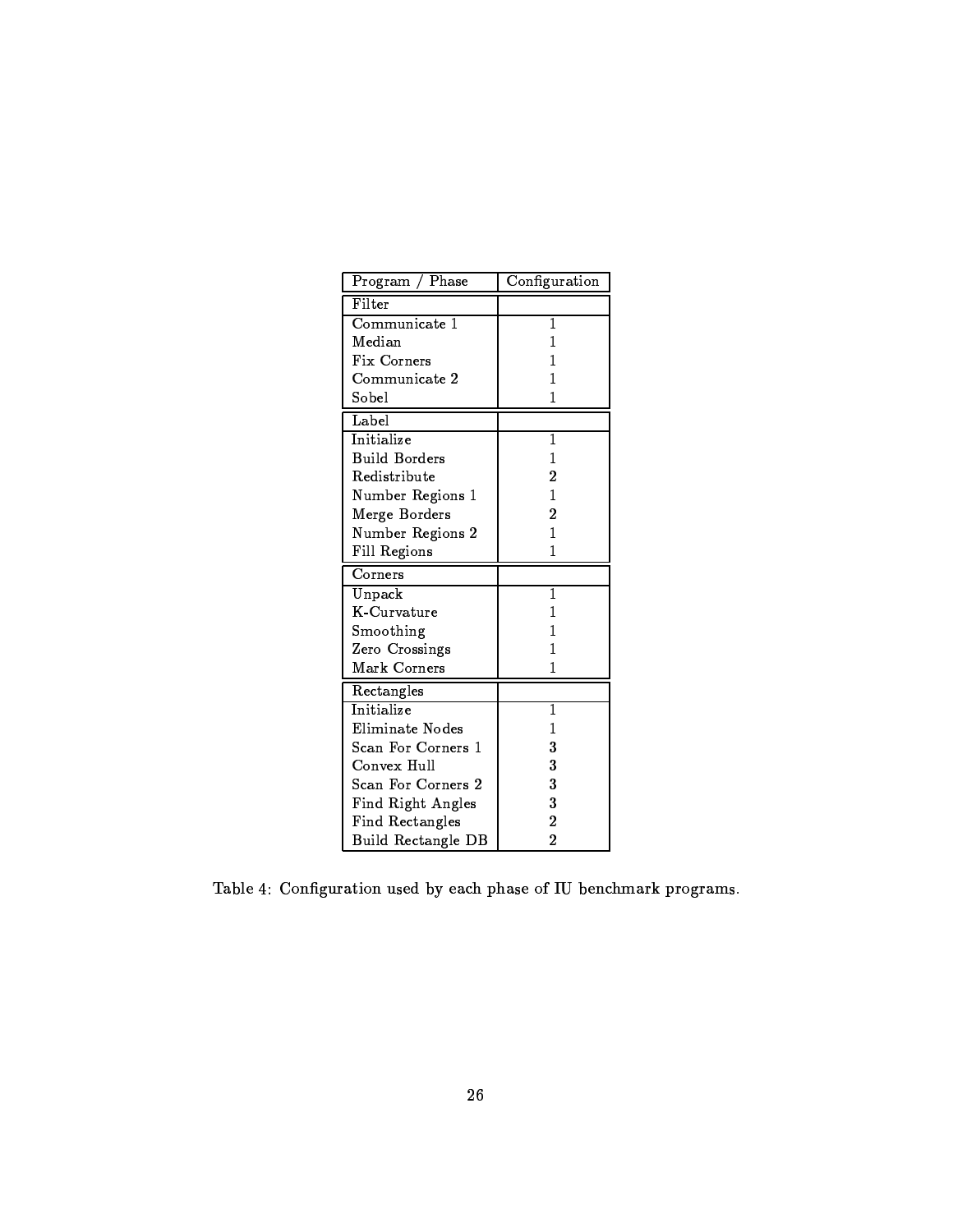

Figure 10: Execution time on three static configurations for all four routines.

#### 4.4 **Discussion**

The important aspect of this experimentation is to reveal interesting phases that any given applications (computer vision in this instance) may exhibit which may have direct implications on the choice of architecture for that phase. The results we present here demonstrate that multigauge heterogeneous parallel architectures can achieve performance gains over static parallel systems in low and middle level vision applications. There are several points the reader should note. First, these performance gains were achieved by exploiting differences in a basic characteristic of the programs studied, as is discussed at the beginning of this section. High level vision routines exhibit an even greater disparity in this same characteristic, and would thus seem to be reasonable candidates for future experimentation. Next, the architectures studied in these experiments are reconfigurable architectures, which implies that they benefit from a maximum degree of flexibility, but suffer in that they require expensive custom hardware to implement. In particular, the fact that the same computational resources are used in each architectural configuration means that interconnection issues are less significant in contributing to the cost of coordinating the various phases than would be the case if a non-reconfigurable heterogeneous system were employed. Thus, a second avenue of future research would be to explore the tradeoffs present between these different approaches. As was previously discussed, the PCI model is equipped to study such types of systems as well. Finally, ultimate goal of our research it to attain a higher level of understanding of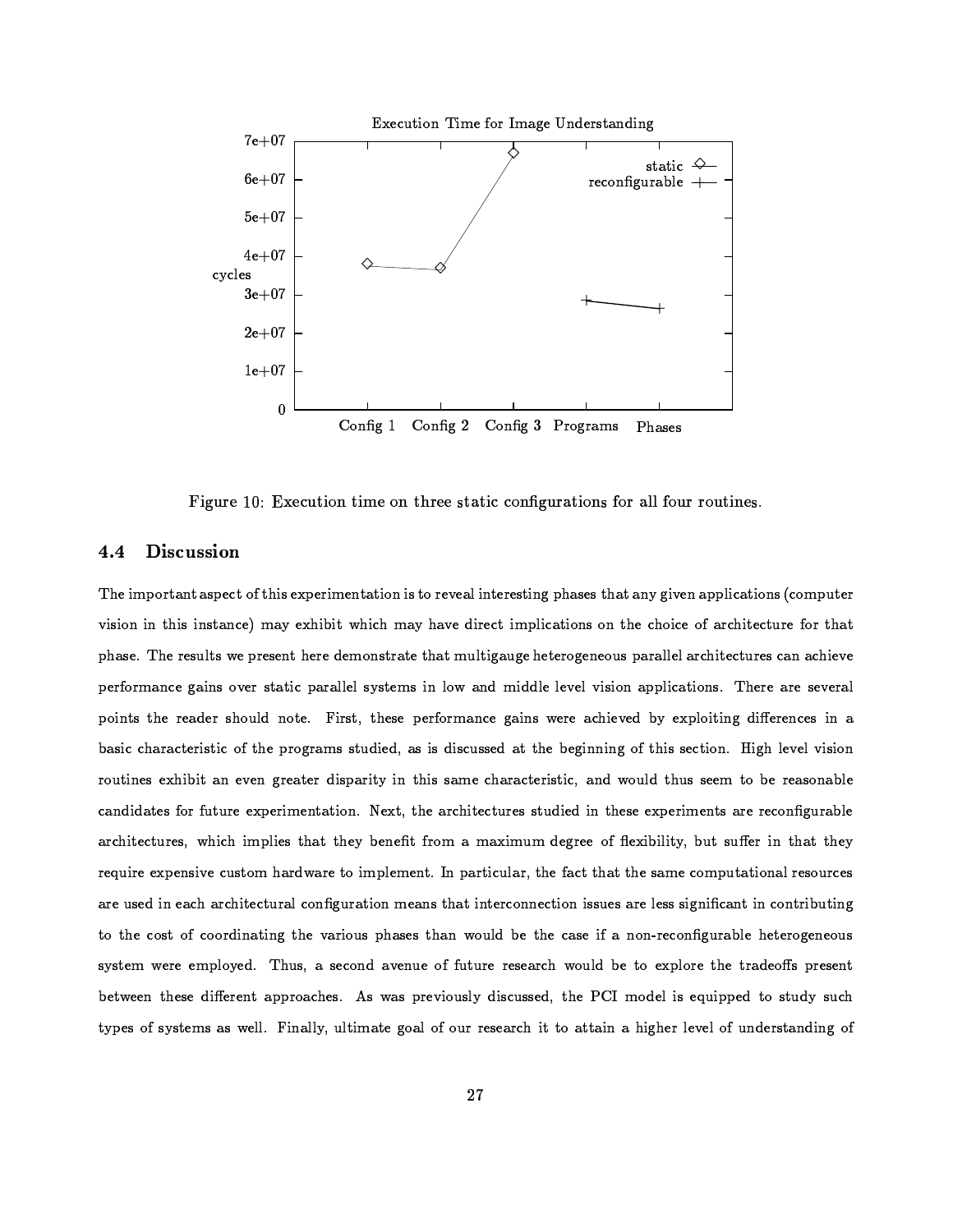$T$ urvervallent is the function of the contract burns in the contract of the contract background in the contract of the contract of the contract of the contract of the contract of the contract of the contract of the contra  $\blacksquare$  $\blacksquare$  . The function of the following the function of the condition of the condition of the condition of the condition of the condition of the condition of the condition of the condition of the condition of the condition

## -)  -

 $\blacksquare$  ) the following the function of the function  $\blacksquare$  . The function of the function of the function of the function of the function of the function of the function of the function of the function of the function of to the successful implementation of heterogeneous parallel systems. We have taken one step in the development  $\blacksquare$  . The following the following the function of the following the following the following the following the following the following the following the following the following the following the following the following f4p<f.]Uac^\_oR)fZ[] iX.VjVURWfZ]UX.[<ac[<YdfZpXZ\<TTUg<ac]VURW}ef.TUacXZ[]Ug<ac` \<Vac[<acTUacfZ}D|2X.VU{d| acTUgtTbg<ac]\_4Xs<R)}Dg<fZ]pR)R)[lTUXo\<TUac}cac)RacTac[  $\Gamma$  and the function of the function of the function of the function of the function of the function of the function of the function of the function of the function of the function of the function of the function of the  $\blacksquare$  $\blacksquare$ eor is a lui corrected and the corrected and the corrected and the corrected and the corrected and the corrected and the corrected and the corrected and the corrected and the corrected and the corrected and the corre fZVU^Hg<acTbR)^)TU\VUR)]ac[}cX@|lfZ[s\_oaes'¼}cR)k.R)}Zkac]UacXZ[,fZ`<`<}cac^)f.TUacXZ[<]DfZ[<s ]UgX@|~TUgfZT]U\<^HgF\_F\<}cTbaeY.fZ\<Y.REf.VU^Hg<acTUR)^WTU\<VbR)] `<VUX@kacs<RpBRWTUTURWV performance than any one homogeneous static architecture. Our ongoing research addresses other aspects of heterogeneous system design in thge context of computer vision such as interconnections (both multiprocessor and networked multicomputers), different control regimes (such as SIMD, MIMD, and MSIMD), and multigranular  $\blacksquare$  . the third  $\blacksquare$  . The total probability of the  $\blacksquare$ 

## -)\*

- ! ,@jYZf.VU|fZ}n \$ae\_oacTU]XZ[ac[TUR)Vb^)XZ[[<R)^)TbaeX.[[R)Tm|2X.VU{`R)ViXZVb\_4fZ[^)R@ 0  I   $(1 \quad 0 \quad 1)$   $(1)$   $(0 \quad 0 \quad 1)$   $(0 \quad 1)$   $(0 \quad 0 \quad 1)$
- $\left[ \begin{matrix} \alpha & \beta & \gamma & \alpha \end{matrix} \right]$ u achd ann an comhair ann an comhair an comhair an comhair an comhair an comhair an comhair an comhair an comhair an comhair an comhair an comhair an comhair an comhair an comhair an comhair a puters, 39(6):775–785. June 1990.
- [3] W.D. Hillis. *The Connection Machine*. The MIT Press. Cambridge. 1985.
- $U$  (dividently by  $U$  and  $U$  is the contractual  $U$  of  $U$  and  $U$  and  $U$  and  $U$ on Computers, C-28(10):704-721, October 1979.
- $5$  W. B. Ligon. *An Empirical Analysis of Reconfigurable Architectures*. Doctoral Thesis, Georgia Institute of  $-$  Tube is a set of the contract of  $\mathcal{X}$
- $\begin{array}{lllllllllllllllllllllllllllll} \text{and} & \text{and} & \text{and} & \text{and} & \text{and} & \text{and} & \text{and} & \text{and} & \text{and} & \text{and} & \text{and} & \text{and} & \text{and} & \text{and} & \text{and} & \text{and} & \text{and} & \text{and} & \text{and} & \text{and} & \text{and} & \text{and} & \text{and} & \text{and} & \text{and} & \text{and} & \text{and} & \text{and} & \text{and} & \text{and} & \text{and} & \text{and} & \text{and} & \$ 5C¼U'+. # .H - 5RWXZVUY.acfac[<]bTUacTU\<TbRX@i&R)^Hg<[<XZ}cX.YZq. #R)p<Vb\<fZVbq # '